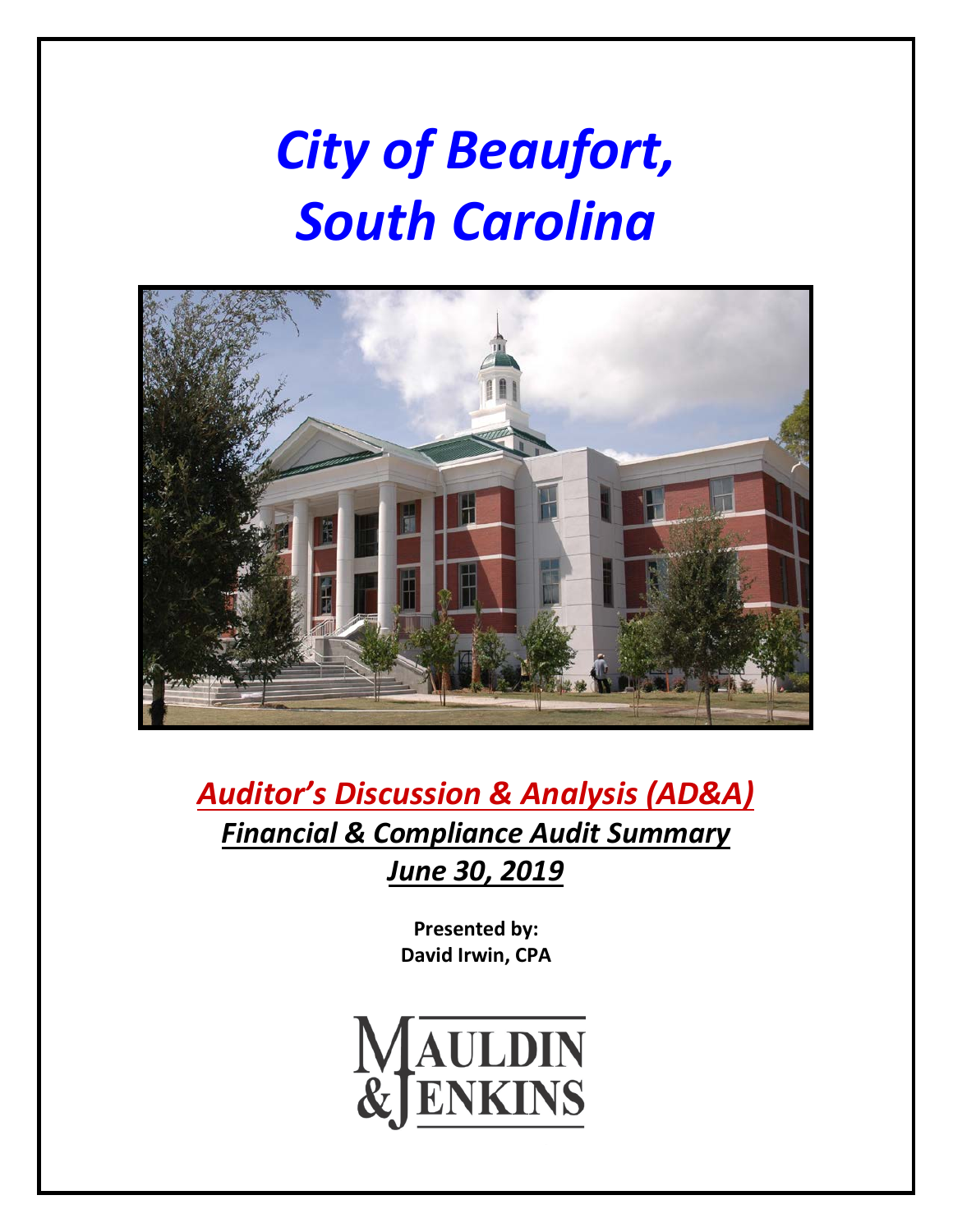## **PURPOSE OF ANNUAL AUDITOR'S DISCUSSION & ANALYSIS**

- ♦ Engagement Team and Firm Information.
- Overview of:
	- o Audit Opinion;
	- o Financial Statements, Footnotes and Supplementary Information;
	- o Compliance Reports;
	- o Audit Scopes & Procedures.
- Required Communications under Government Auditing Standards.
- ♦ Accounting Recommendations and Related Matters.
- ♦ Answer Questions.

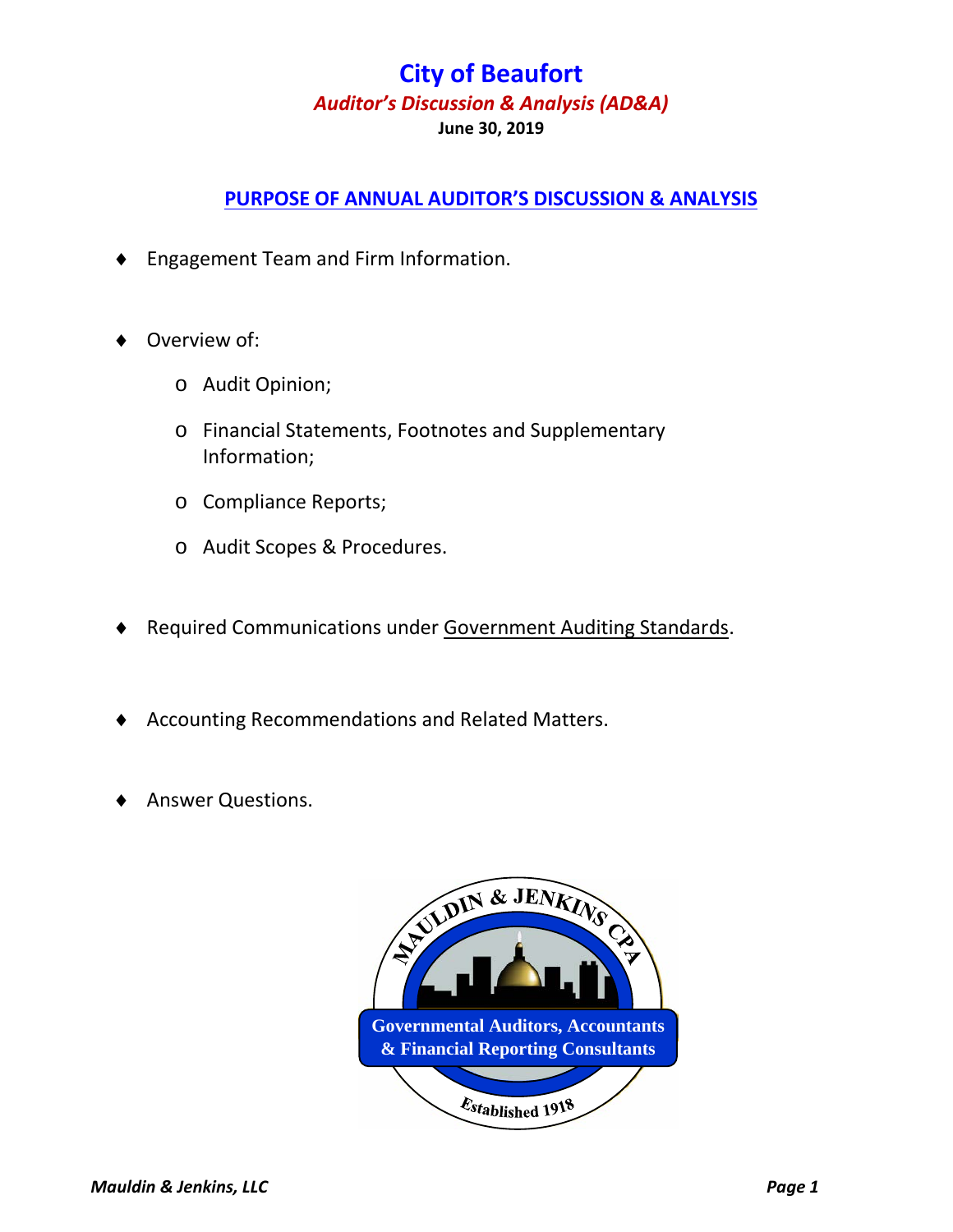## **MAULDIN & JENKINS – GOVERNMENTAL PRACTICE**

**TENNESSEE** 

**ALABAMA** 

#### **General Information:**

- Founded in 1918. Approx. 300 personnel. Large regional Southeastern firm.
- Offices in Columbia, Macon, Atlanta, Albany, Savannah, Bradenton, Chattanooga and Birmingham.

#### **Governmental Sector:**

- Serve more governmental entities in the Southeast than any other firm with over 100,000 hours annually.
- Largest industry niche served by Firm (28% of Firm).
- Over 100 people with current governmental experience.
- **In past three (3) years, we have served approx. 450 governments:** 
	- $\checkmark$  55 counties;
	- $\checkmark$  115 cities;
	- $\checkmark$  55 school systems and 40 charter schools;
	- $\checkmark$  40 state entities;
	- $\checkmark$  45 stand-alone business-type special purpose entities (water/sewer, transit, gas, electric, and airports, etc.);
	- $\checkmark$  105 stand-alone governmental special purpose entities (housing, development, industrial, other educational, health & welfare, retirement, libraries, etc.);
	- $\checkmark$  100+ water & sewer systems, 25 airport operations, 10 gas systems, 15 electrical utilities, & 10 transit services; and,
	- $\checkmark$  115 governments awarded the GFOA's and/or ASBO's Financial Reporting Certificates.
- Experience performing forensic audit services and information technology consultations.
- Experience performing municipal bond debt issuance attestation services serving approx. 50 clients with over \$11 billion in aggregate publicly issued debt instruments.
- Considered to be in the Top 20 total number of Single Audits conducted in U.S.A.

## **Engagement team leaders on the audit engagement include:**

- David Irwin, Engagement Partner 16 years experience
- Miller Edwards, Quality Control Reviewer 32 years experience
- Trey Scott, Support Partner 12 years experience



**SOUTH** CAR TINA

ORGIA

**FLORIDA**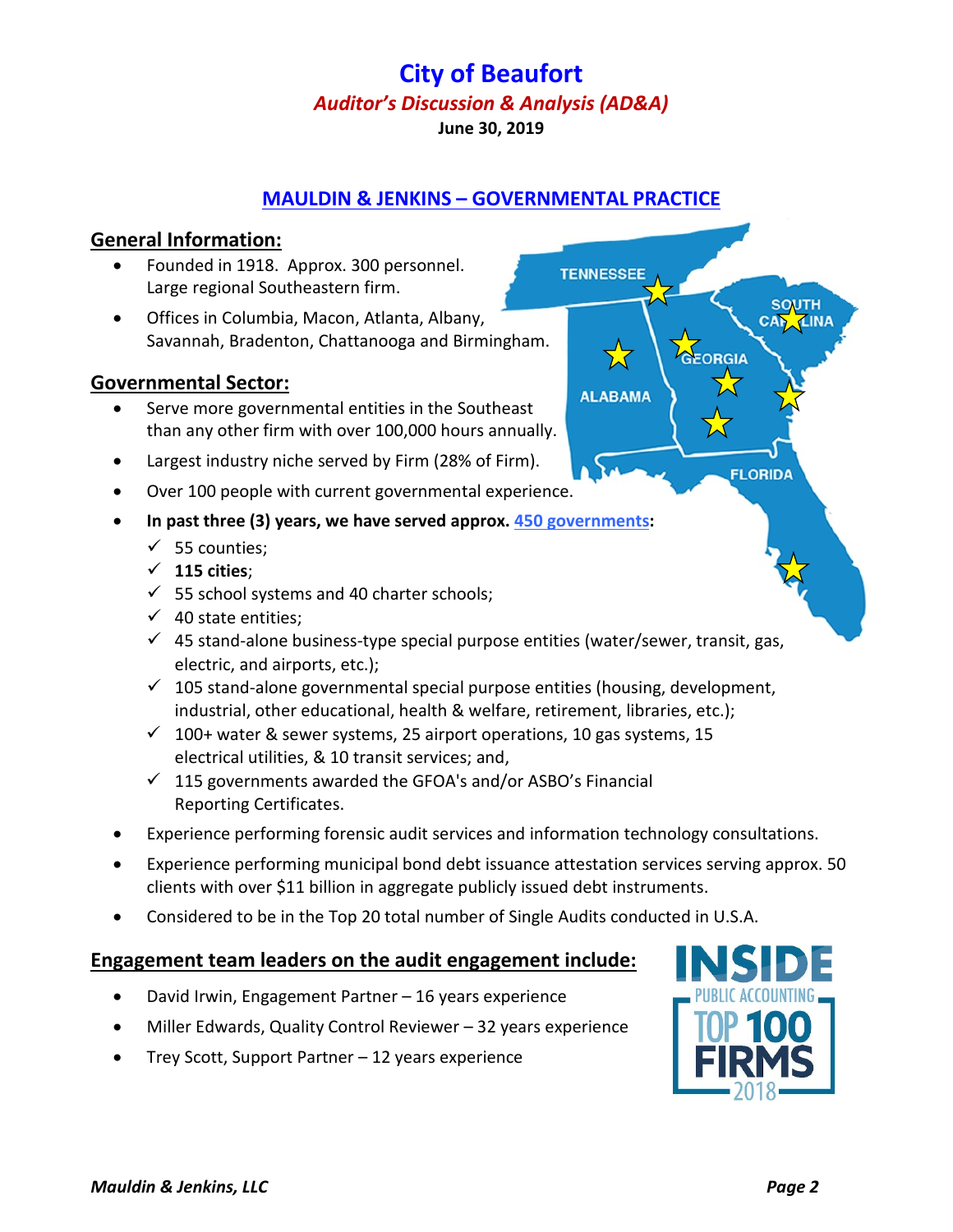# **MAULDIN & JENKINS – ADDITIONAL INFORMATION**

## **Other Industries & Services by Mauldin & Jenkins:**

Each of Mauldin & Jenkins' offices provides a wide variety of services to a broad range of clientele. We have partners and managers who are responsible for specialized practice areas of auditing and accounting, taxes and management advisory services. Their purpose, as leaders in the particular practice area, is to establish policies with respect to technical matters in these specific areas and ensure that the quality of the Firm's practice is maintained.

**Industries Served:** Over the years, our partners have developed expertise in certain industries representative of a cross section of the Southeastern economy, including:

- Governmental Entities (state entities, cities, counties, school systems, business type operations, libraries, and other special purpose entities)
- SEC Registrants
- Wholesale Distribution
- Agri-Businesses
- Manufacturing
- Professional Services
- Employee Benefit Plans
- Financial Institutions (community banks, savings & loans, thrifts, credit unions, mortgage companies, and finance companies)
- Non-Profit Organizations
- Retail Businesses
- Long-term Healthcare
- Construction & Development
- Individuals, Estates and Trusts
- Real Estate Management

**Services Provided:** This diversity of practice enables our personnel to experience a wide variety of business, accounting and tax situations. We provide the traditional and not-so-traditional services such as:

- Financial Audit / Review / Compilation
- Compliance Audits & Single Audits
- Agreed-Upon Procedures
- Forensic Audits
- Bond Issuance Services
- Performance Audits
- State Sales Tax Matters
- International Tax Matters
- Business & Strategic Planning
- Profitability Consulting
- Budgeting
- Buy-Sell Agreements & Business Valuation Issues
- Income Tax Planning & Preparation
- Multi-State Income Tax Issues
- Information Systems Consulting
- Cost Accounting Analysis
- Healthcare Cost Reimbursement
- Outsourced Billing Services
- Fixed Asset Inventories
- Succession & Exit Strategy Consulting
- **Estate Planning**
- Management Information Systems
- Employee Benefit Plan Administration
- Merger / Acquisition & Expansion Financing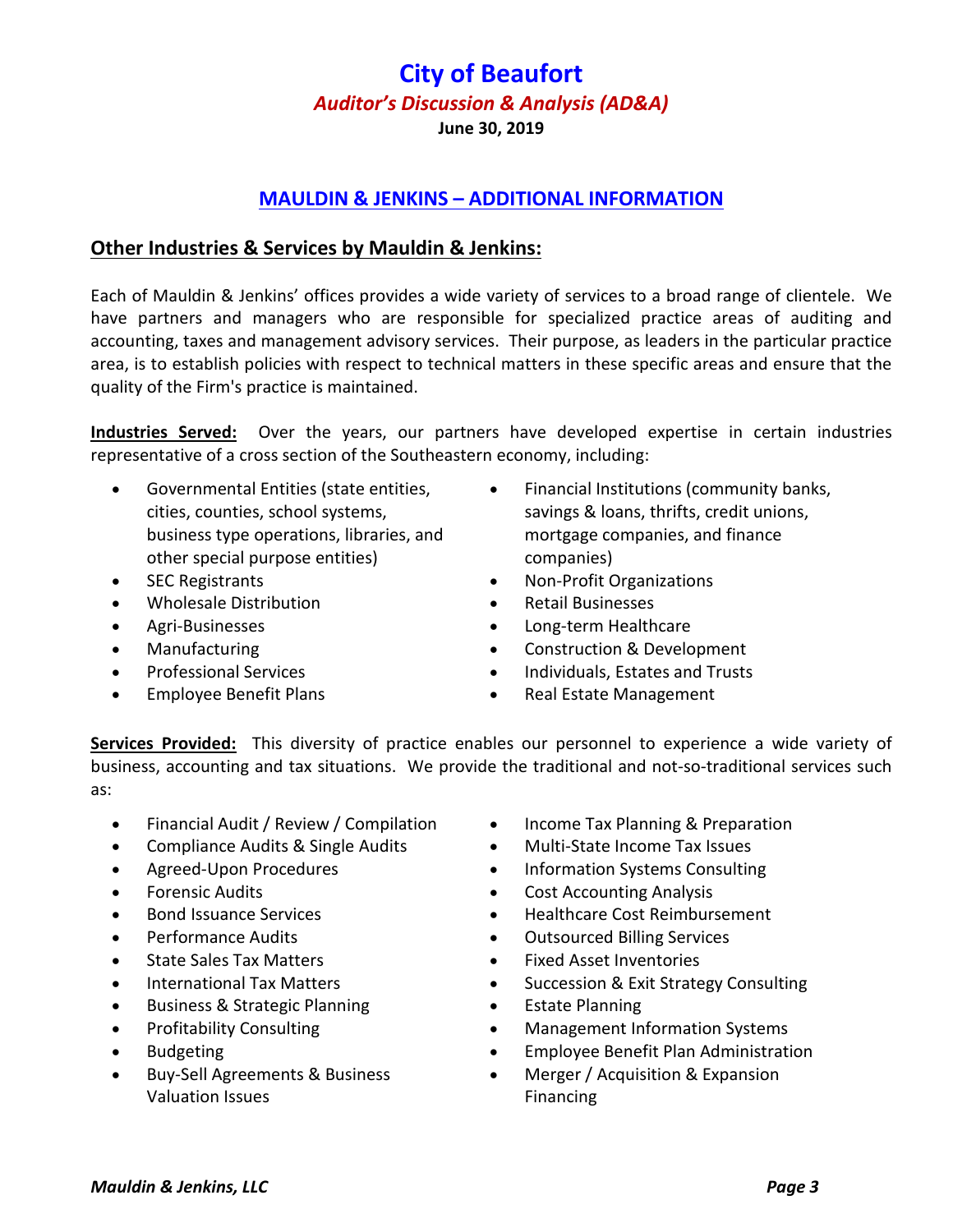## **INDEPENDENT AUDITOR'S REPORT**

The independent auditor's report has specific significance to readers of the financial report.

#### **Management's Responsibility for the Financial Statements**

The financial statements are the responsibility of management.

#### **Auditor's Responsibility**

Our responsibility, as external auditors, is to express opinions on these financial statements based on our audit. We conducted our audit in accordance with auditing standards generally accepted in the United States of America and the standards applicable to financial audits contained in *Government Auditing Standards*, issued by the Comptroller General of the United States. We planned and performed our audit to obtain reasonable assurance about whether the financial statements are free from material misstatement.

#### **Opinions**

We have issued an unmodified audit report (i.e., "clean opinions"). The respective financial statements are considered to present fairly the financial position and results of operations as of and for the year ended June 30, 2019.

#### **Other Matters**

Certain required supplementary information and other information is included in the financial report, and as directed by relevant auditing standards, we have not expressed an opinion or provided any assurance on the respective information.

#### **Other Reporting**

*Government Auditing Standards* require auditors to issue a report on our consideration of internal control over financial reporting and on our tests of compliance with certain provisions of laws, regulations, contracts and grant agreements and other matters. We have issued such a report and reference to this report is included in the independent auditor's report.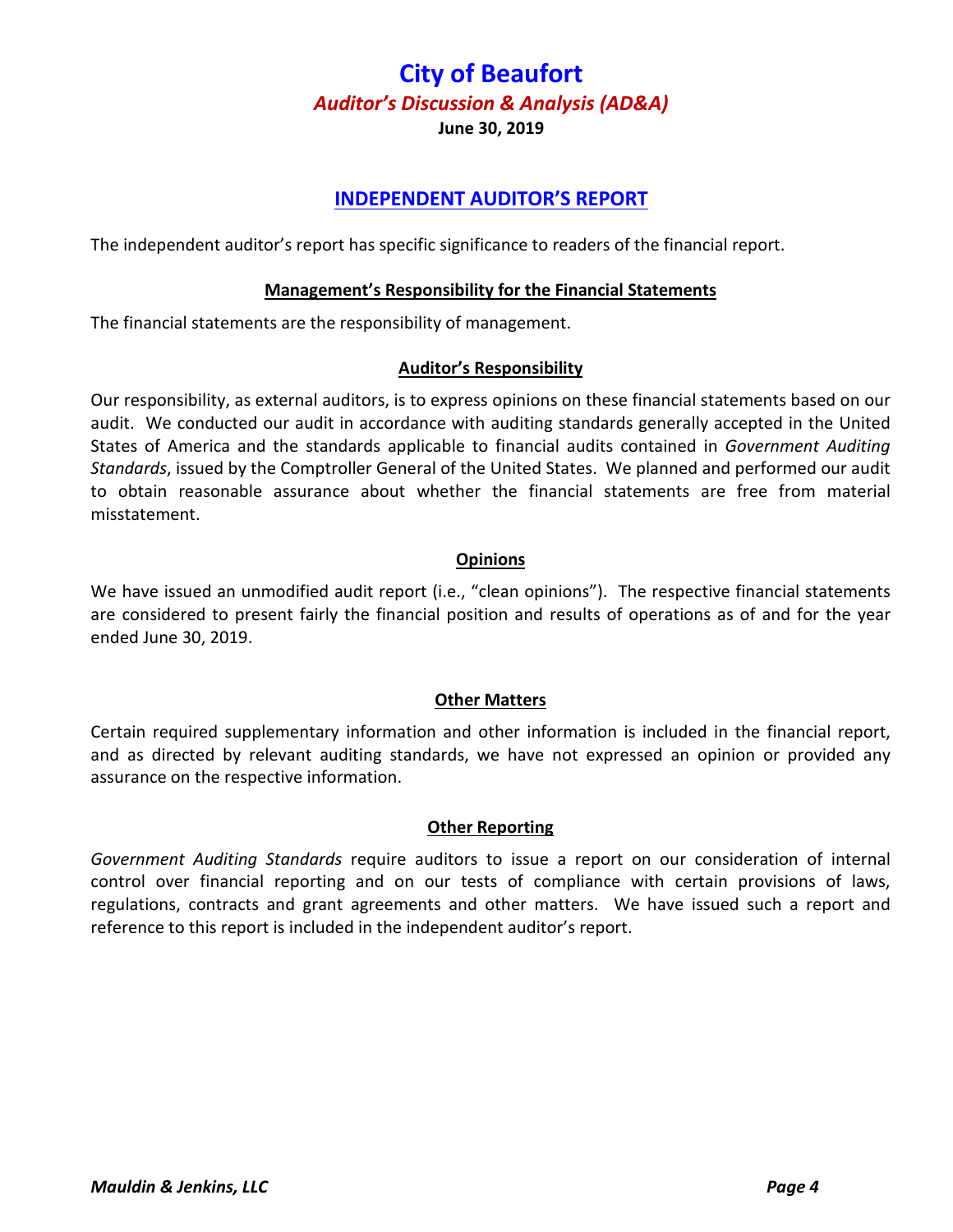## **REVIEW OF COMPREHENSIVE ANNUAL FINANCIAL REPORT (CAFR)**

# **General Information about the CAFR**

A Comprehensive Annual Financial Report (CAFR) goes beyond the normal financial reporting required by accounting principles generally accepted in the United States. A CAFR includes at a minimum the following elements/sections:

- **Introductory Section:** general information on the City's structure and the services it provides.
	- **Letter of Transmittal**
	- Organizational Chart
	- **Directory of Officials**
	- Certificate of Achievement for Excellence in Financial Reporting
- **Financial Section:** basic financial statements, footnotes and required supplementary information along with the auditor's report.
	- **Independent Auditor's Report**
	- Management Discussion & Analysis (MD&A)
	- Financial Statements and Footnotes
- **Statistical Section:** broad range of financial, demographic information useful in assessing the City's economic condition, and this information covers multiple years.
	- **Financial Trends Information**
	- **Revenue Capacity Information**
	- **Debt Capacity Information**
	- **•** Operating Information

A CAFR goes far beyond the basic requirements of annual financial reporting, and the City should be commended for going beyond the minimum and providing such a report.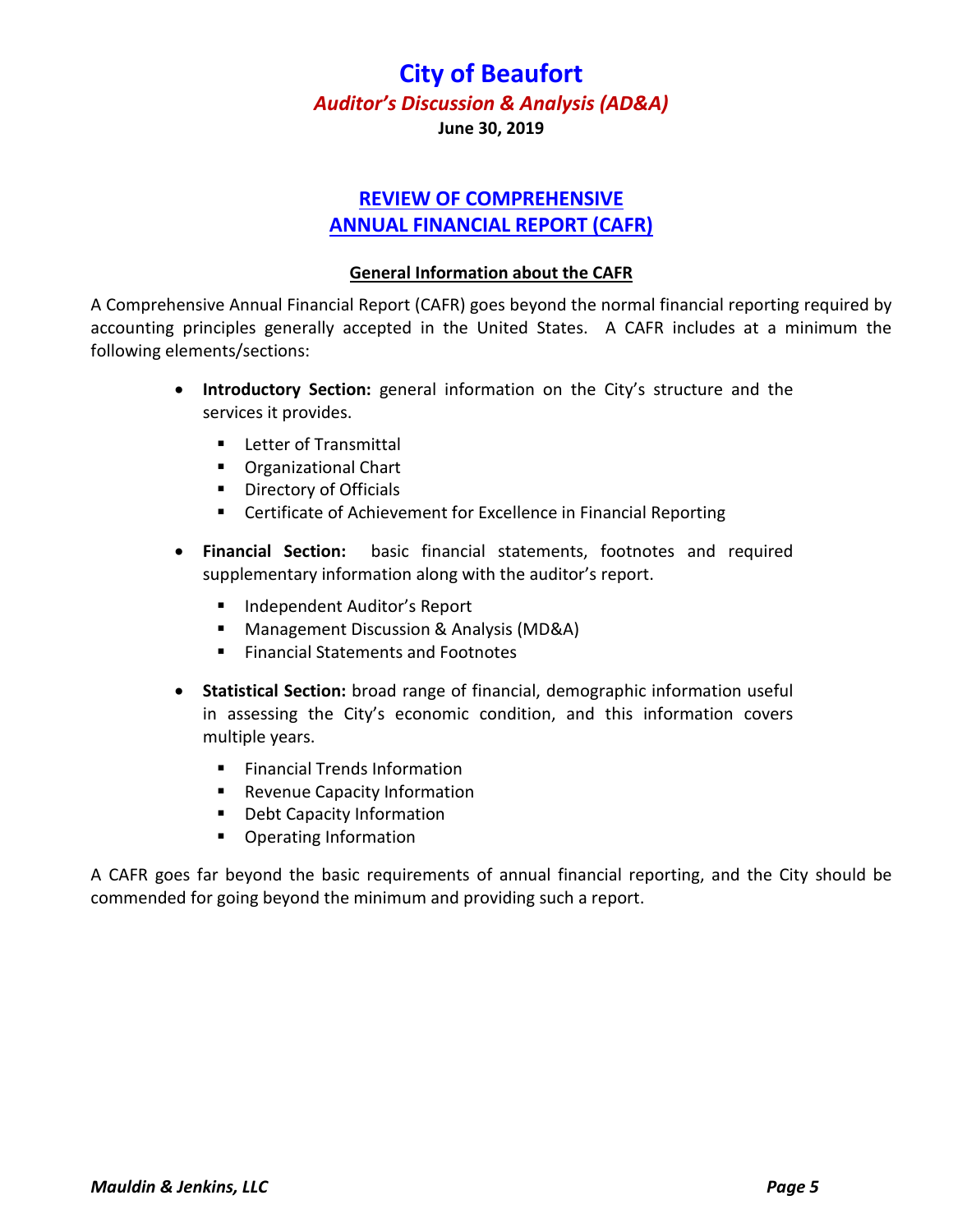**June 30, 2019**

#### **Recognition and Award**

Once completed, the fiscal year 2018 CAFR was submitted to the Government Finance Officers Association (GFOA) for determination if the report would merit the GFOA's Certificate of Achievement for Excellence in Financial Reporting. We are happy to inform everyone that the GFOA did indeed review the CAFR and awarded the City with the sought after Certificate.

The GFOA Certificate has been made a part of the City's 2019 fiscal year CAFR, and is included in the Introductory Section.

### **OVERVIEW OF FINANCIAL STATEMENTS**

The financial statements as presented to you today include the basic financial statements as well as Management's Discussion and Analysis as prepared by City management.

The City's basic financial statements include three components: 1) government-wide financial statements; 2) fund financial statements; and (3) notes to the financial statements.

The **government-wide financial statements** provide a broad overview of all of the City's funds. The *Statement of Net Position* presents information on all assets and liabilities of the City, with the difference between the two reported as net position. The *Statement of Activities* presents information showing how the City's net position changed during the most recent fiscal year. Revenues are categorized as program revenues or general revenues. Expenses are categorized by function.

The **fund financial statements** more closely resemble the financial statements as presented prior to the adoption of GASB Statement No. 34. All of the funds of the City can be divided into three categories: governmental funds, proprietary funds, and fiduciary funds.

#### **General Fund**

Of primary interest to the City is the General Fund, which accounts for the majority of revenues received and funds expended in the operations of the City, including administration, judicial activities, public safety, public works, parks and recreation, and community service. The following charts present the sources of revenues and the expenditures of the General Fund for the fiscal year ended June 30, 2019: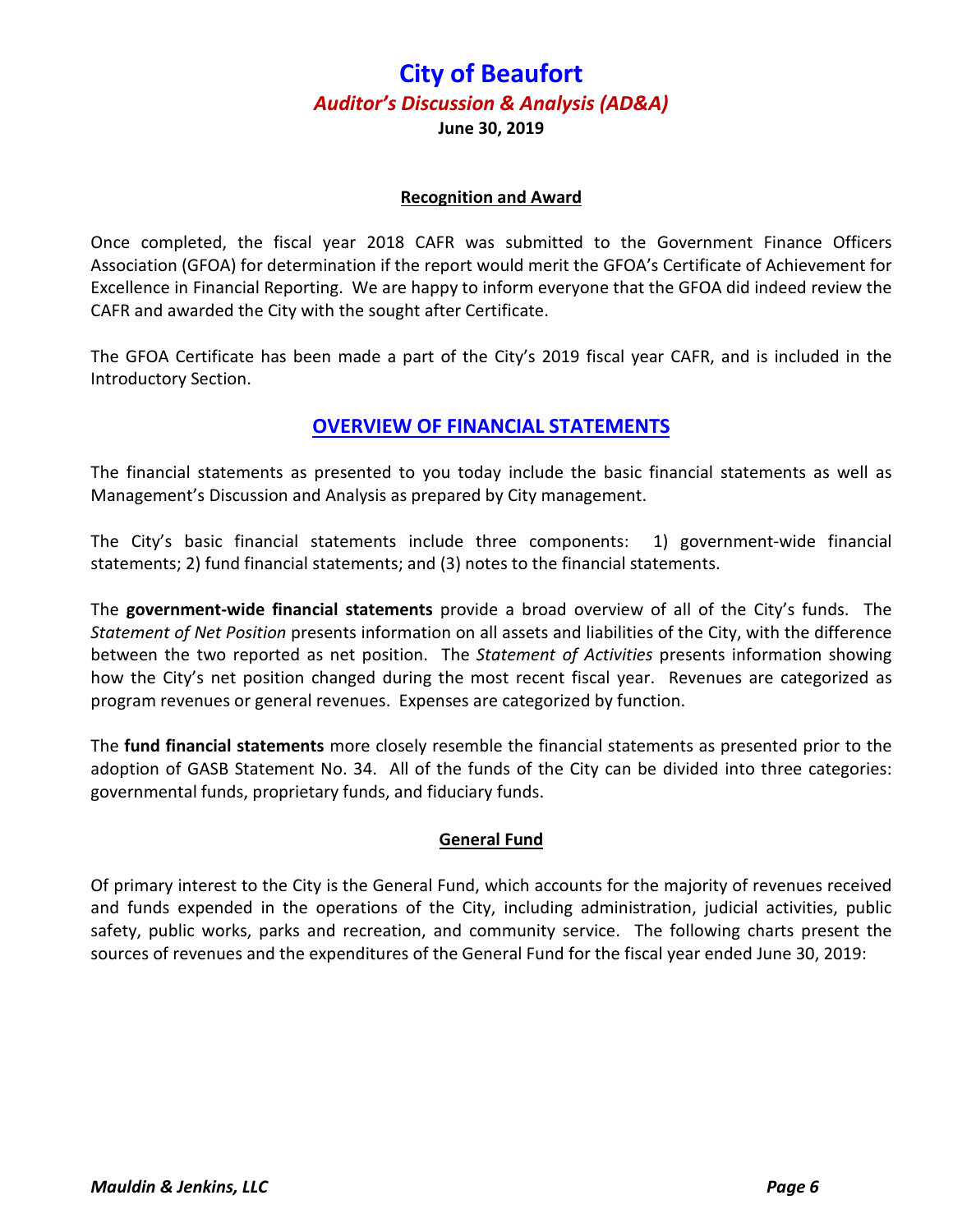

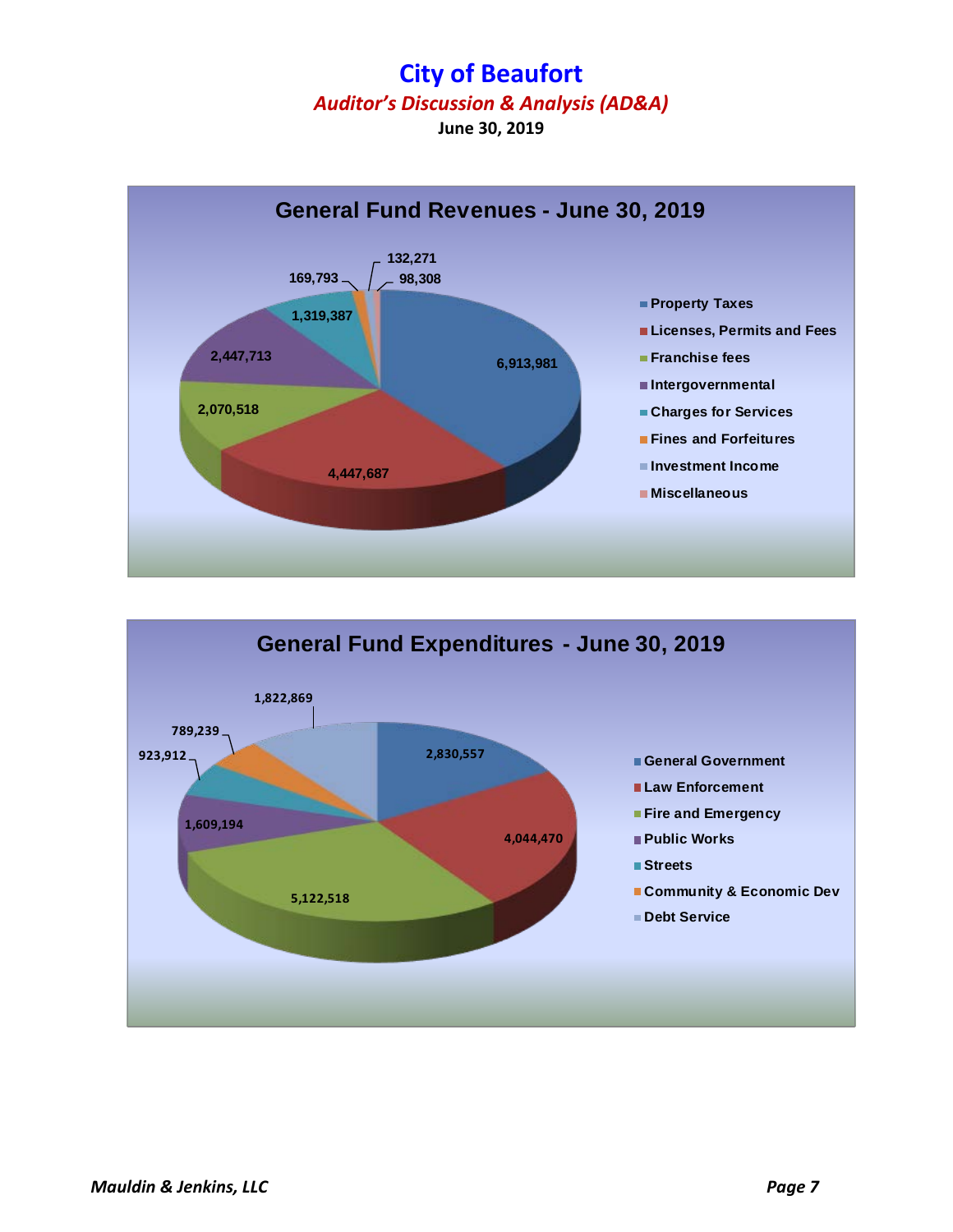Total fund balance of the General Fund at June 30, 2019, was a positive \$7,839,003. Fund balance does not necessarily equal cash on hand and available to spend. Fund balance is the difference between assets and liabilities, only a portion of which is cash available to be spent. While the General Fund has cash and cash equivalents on hand at June 30, 2019, of \$7,847,090, the General Fund also has \$1,241,077 in current liabilities due to outside parties and employees and deferred inflows of resources totaling \$89,948 in unavailable revenues. Additionally, the General Fund incurs expenditures of approximately \$1.4 million per month. A large part of the cash on hand at June 30, 2019, will be needed in subsequent months to fund these expenditures, until the City's property tax revenues are collected in November and December.



The following is a history of the total ending fund balance of the General Fund over the past five years:

Effective July 1, 2018, the City created two new special revenue funds (Parks and Tourism Fund and the Stormwater Fund). These two funds were previously departments of the General Fund and is the reason for the decrease in the fund balance noted in the chart above.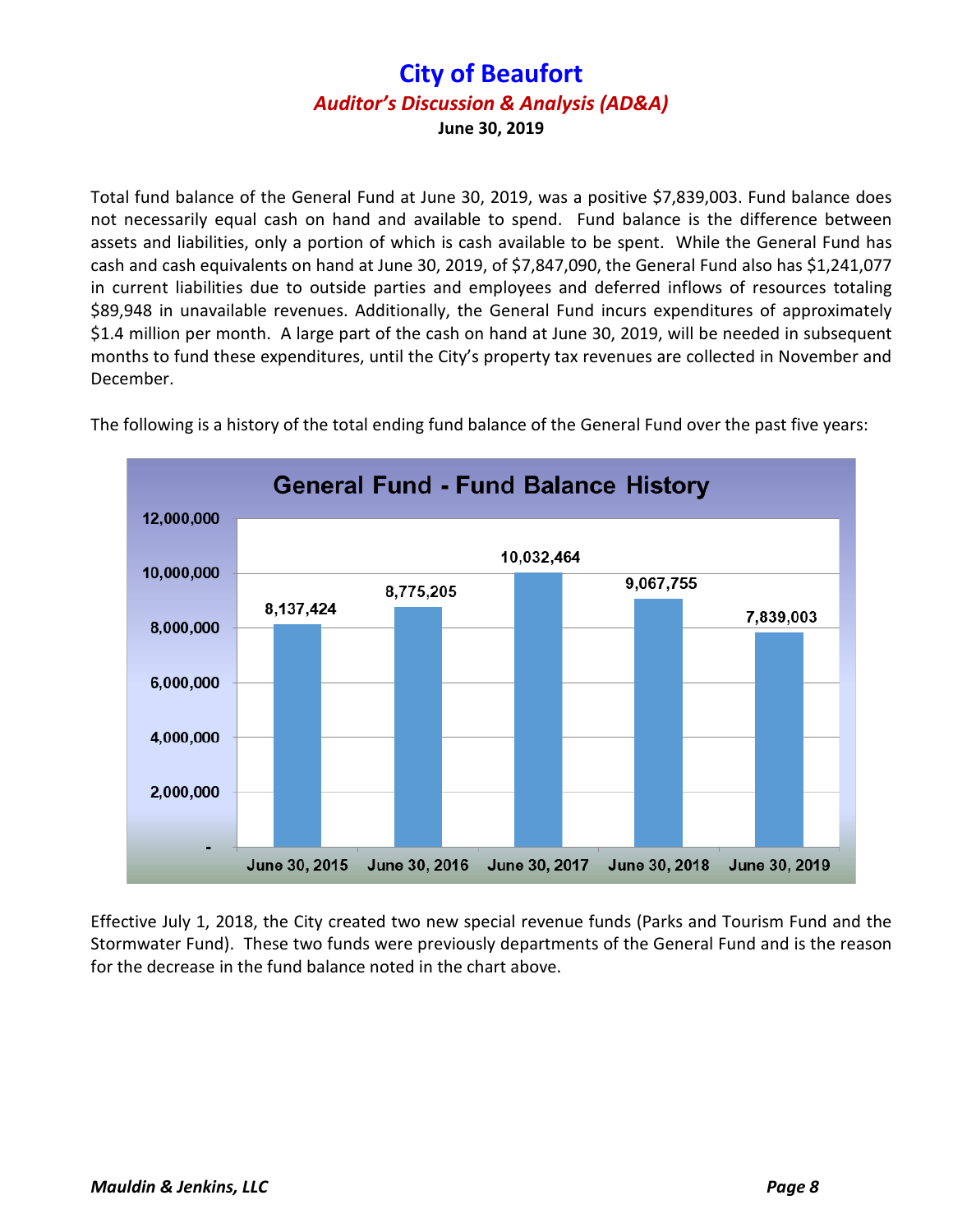## **Other Governmental Funds**

The City also maintains six (6) special revenue funds (TIF II Fund, Parks and Tourism Fund, Stormwater Fund, Redevelopment Fund, State Accommodations Tax Fund, and the Drug Control and Prevention Fund); one capital projects fund, and one permanent fund (the Cemetery Fund). These funds account for revenues derived from specific sources, which are legally restricted to finance particular functions or activities.

### **COMPLIANCE REPORTS**

Last, but not least, two (2) reports on compliance and internal controls are included.

The first report is based on our tests of the City's internal controls and compliance with laws, regulations, etc. The report is not intended to provide an opinion, but to provide a form of negative assurance as to the City's internal controls and compliance with applicable rules and regulations. This report and the procedures performed are required by *Government Auditing Standards* as issued by the U. S. Government Accountability Office (GAO).

The second report is based on our tests of the City's internal controls and compliance with laws, regulations, etc. relative to the federal award expenditures reported for the fiscal year ended as required by the Single Audit Act and Title 2 U.S. *Code of Federal Regulations* Part 200, *Uniform Administrative Requirements, Cost Principles, and Audit Requirements for Federal Awards* (Uniform Guidance). In this report we do provide an opinion on compliance that could have a direct and material effect on the City's major federal programs for the respective year ended.

## **REQUIRED COMMUNICATIONS**

#### **The Auditor's Responsibility Under** *Government Auditing Standards* **and Auditing Standards Generally Accepted in the United States of America**

Our audit of the financial statements of the City of Beaufort, South Carolina (the "City") for the year ended June 30, 2019 was conducted in accordance with auditing standards generally accepted in the United States of America and *Government Auditing Standards* issued by the Comptroller General of the United States. Those standards require we plan and perform the audit to obtain reasonable assurance about whether the financial statements are free of material misstatement, whether caused by error, fraudulent financial reporting or misappropriation of assets. An audit includes examining, on a test basis, evidence supporting the amounts and disclosures in the financial statements. An audit also includes assessing the accounting principles used and significant estimates made by management, as well as evaluating the overall financial statement presentation. Accordingly, the audit was designed to obtain reasonable, rather than absolute, assurance about the financial statements. We believe our audit accomplishes that objective.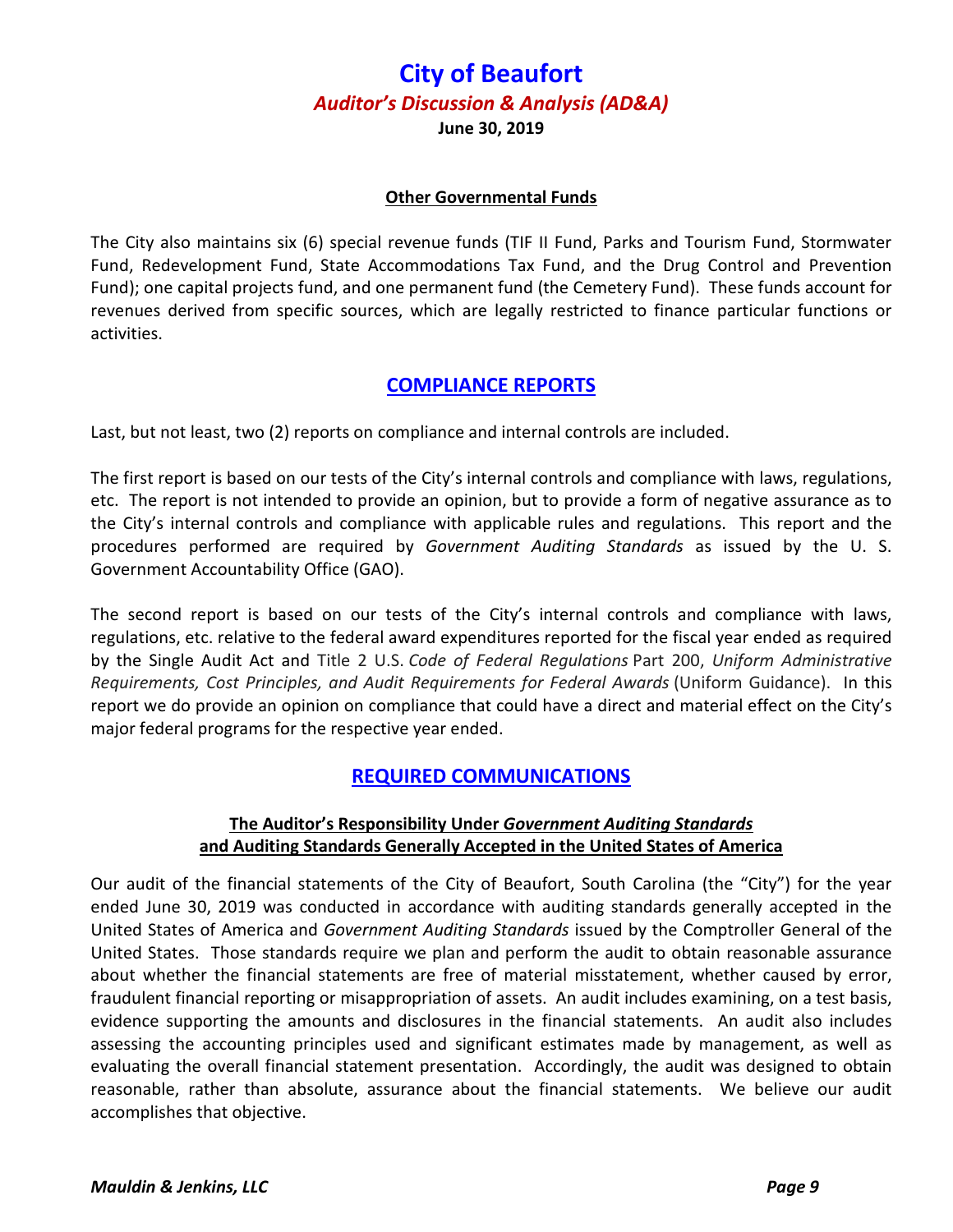In accordance with *Government Auditing* Standards, we have also performed tests of controls and compliance with laws and regulations that contribute to the evidence supporting our opinion on the financial statements. However, they do not provide a basis for opining on the City's internal control or compliance with laws and regulations.

#### **Accounting Policies**

Management has the ultimate responsibility for the appropriateness of the accounting policies used by the City. There are several new accounting standards which will be required to be implemented in the coming years. These are discussed later in this document.

In considering the qualitative aspects of the City's accounting policies, we did not identify any significant or unusual transactions or significant accounting policies in controversial or emerging areas for which there is a lack of authoritative guidance or consensus. The City's policies relative to the timing of recording of transactions are consistent with GAAP and typical government organizations.

#### **Management Judgments and Accounting Estimates**

Accounting estimates are an integral part of the preparation of financial statements and are based upon management's current judgment. The process used by management encompasses their knowledge and experience about past and current events and certain assumptions about future events. Management has informed us they used all the relevant facts available to them at the time to make the best judgments about accounting estimates and we considered this information in the scope of our audit. We considered this information and the qualitative aspects of management's calculations in evaluating the City's significant accounting policies. Estimates significant to the financial statements include such items as the estimated lives of depreciable assets, and the estimated allowance for uncollectible accounts.

#### **Financial Statement Disclosures**

The footnote disclosures to the financial statements are also an integral part of the financial statements. The process used by management to accumulate the information included in the disclosures was the same process used in accumulating the financial statements, and the accounting policies described above are included in those disclosures. The overall neutrality, consistency, and clarity of the disclosures was considered as part of our audit and in forming our opinion on the financial statements.

#### **Significant Difficulties Encountered in Performing the Audit**

We encountered no difficulties in dealing with management relating to the performance of the audit.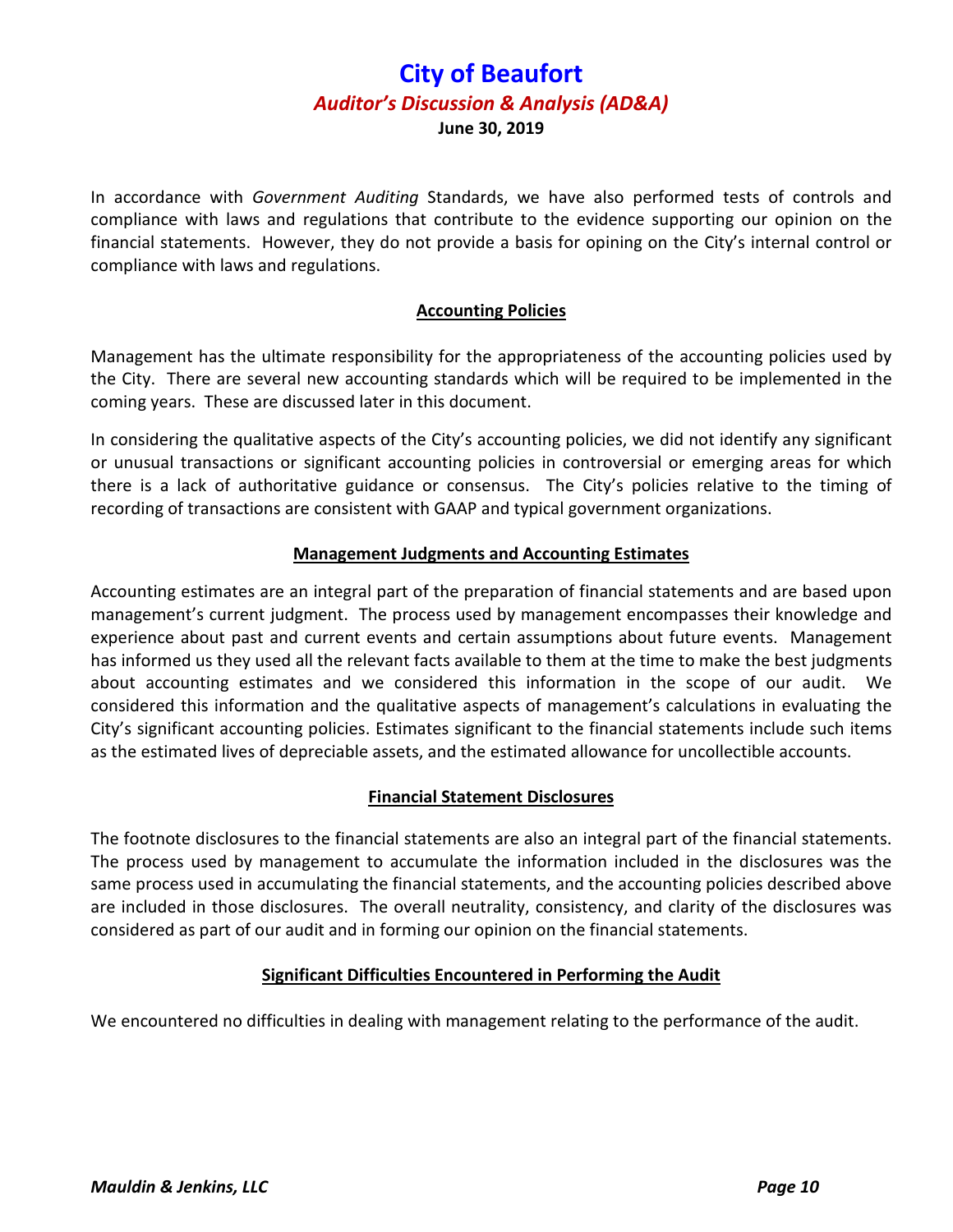**June 30, 2019**

#### **Disagreements with Management**

We encountered no disagreements with management over the application of significant accounting principles, the basis for management's judgments on significant matters, the scope of the audit or significant disclosures to be included in the financial statements.

#### **Representation from Management**

We requested written representations from management relating to the accuracy of information included in the financial statements and the completeness and accuracy of various information requested by us, during the audit. Management provided those written representations without a problem.

#### **Management's Consultations with Other Accountants**

We are not aware of any consultations management had with other accountants about accounting or auditing matters.

#### **Significant Issues Discussed with Management**

There were no significant issues discussed with management related to business conditions, plans, or strategies that may have affected the risk of material misstatement of the financial statements. We are not aware of any consultations management had with us or other accountants about accounting or auditing matters. No major issues were discussed with management prior to our retention to perform the aforementioned audit.

#### **Audit Adjustments**

During our audit of the City's basic financial statements as of and for the year ended June 30, 2019, the only adjustments posted were proposed and prepared by management.

#### **Uncorrected Misstatements**

We had no passed adjustments.

#### **Other Information in Documents Containing Audited Financial Statements**

We are not aware of any other documents that contain the audited basic financial statements. If such documents were to be published, we would have a responsibility to determine that such financial information was not materially inconsistent with the audited statements of the City.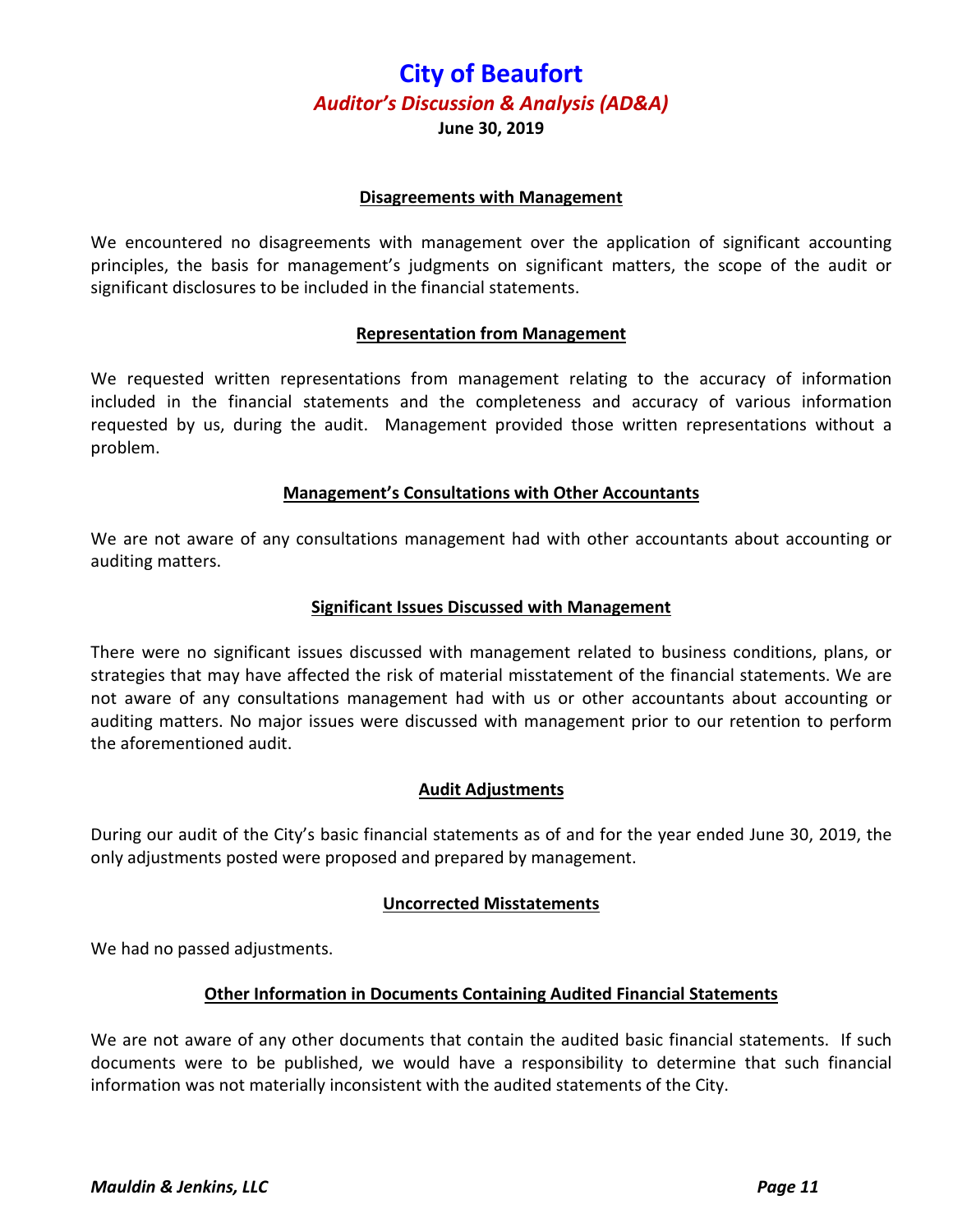#### **Independence**

We are independent of the City, and all related organizations, in accordance with auditing standards promulgated by the American Institute of Public Accountants and *Government Auditing Standards*, issued by the Comptroller General of the United States.

#### **Other Matters for Communication to the Board and Management**

During our audit of the financial statements as of and for the year ended June 30, 2019, we noted other matters which we wish to communicate to you in an effort to keep the City abreast of accounting matters that could present challenges in financial reporting in future periods.

**1) Looking Forward: New Governmental Accounting Standards Board (GASB) Standards and Pronouncements**



As has been the case for the past 10 years, GASB has issued several other new pronouncements which will be effective in future years. The following is a brief summary of the new standards:

**a) Statement No. 84,** *Fiduciary Activities* was issued in January 2017 and is effective for the first reporting period beginning after December 15, 2018. This statement establishes criteria for identifying fiduciary activities with a focus on: 1) whether a government is controlling the assets of the fiduciary activity; and 2) the beneficiaries with whom a fiduciary relationship exists.

Further, this statement describes four (4) fiduciary funds that should be reported, if applicable: 1) pension and other employee benefit trust funds; 2) investment trust funds; 3) private-purpose trust funds; and 4) custodial funds. Custodial funds generally should report fiduciary activities that are not held in a trust or equivalent arrangement that meets specific criteria.

**b) Statement No. 87,** *Leases* was issued in June 2017 and is effective for the first reporting period beginning after December 15, 2019. This statement increases the usefulness of governments' financial statements by requiring recognition of certain lease assets and liabilities for leases that previously were classified as operating leases and recognized as inflows of resources or outflows of resources based on the payment provisions of the contract. It establishes a single model for lease accounting based on the principle that a lease is the financing of the right to use an underlying asset.

Under this statement, a lessee is required to recognize a lease liability and an intangible right-touse lease asset, and a lessor is required to recognize a lease receivable and a deferred inflow of resources, thereby enhancing the relevance and consistency of information about governments' leasing activities.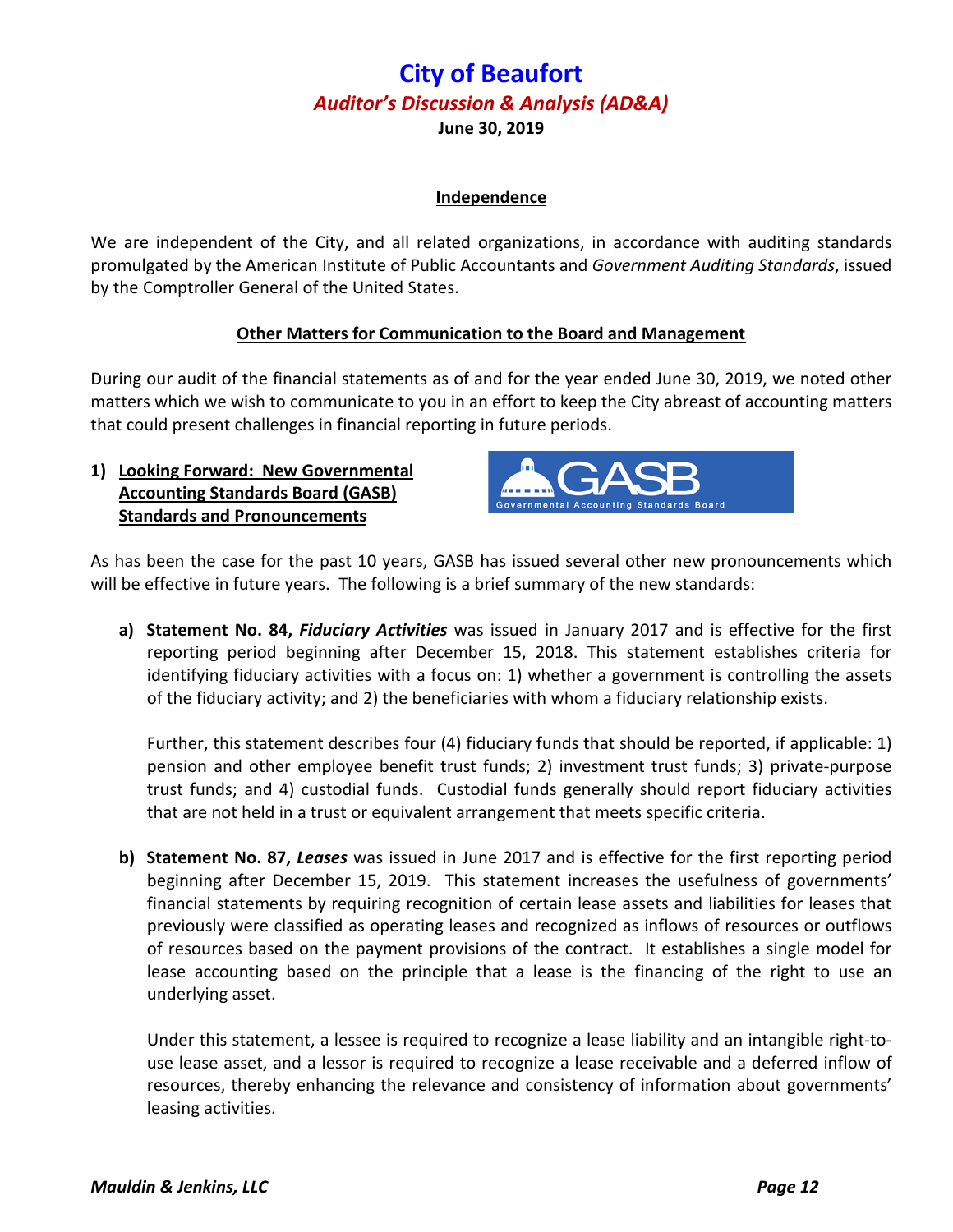**Definition of a Lease:** A lease is defined as a contract that conveys control of the right to use another entity's nonfinancial asset (the underlying asset) as specified in the contract for a period of time in an exchange or exchange-like transaction. Examples of nonfinancial assets include buildings, land, vehicles, and equipment. Any contract that meets this definition should be accounted for under the leases' guidance, unless specifically excluded in this statement.

Lease Term: The lease term is defined as the period during which a lessee has a non-cancelable right to use an underlying asset, plus the following periods, if applicable:

- Periods covered by a lessee's option to extend the lease if it is reasonably certain, based on all relevant factors, that the lessee will exercise that option;
- Periods covered by a lessee's option to terminate the lease if it is reasonably certain, based on all relevant factors, that the lessee will not exercise that option;
- Periods covered by a lessor's option to extend the lease if it is reasonably certain, based on all relevant factors, that the lessor will exercise that option;
- Periods covered by a lessor's option to terminate the lease if it is reasonably certain, based on all relevant factors, that the lessor will not exercise that option.

A fiscal funding or cancellation clause should affect the lease term only when it is reasonably certain that the clause will be exercised. Lessees and lessors should reassess the lease term only if one or more of the following occur:

- The lessee or lessor elects to exercise an option even though it was previously determined that it was reasonably certain that the lessee or lessor would not exercise that option;
- The lessee or lessor elects not to exercise an option even though it was previously determined that it was reasonably certain that the lessee or lessor would exercise that option;
- An event specified in the lease contract that requires an extension or termination of the lease takes place.

*Short-Term Leases:* A short-term lease is defined as a lease that, at the commencement of the lease term, has a maximum possible term under the lease contract of 12 months (or less), including any options to extend, regardless of their probability of being exercised. Lessees and lessors should recognize short-term lease payments as outflows of resources or inflows of resources, respectively, based on the payment provisions of the lease contract.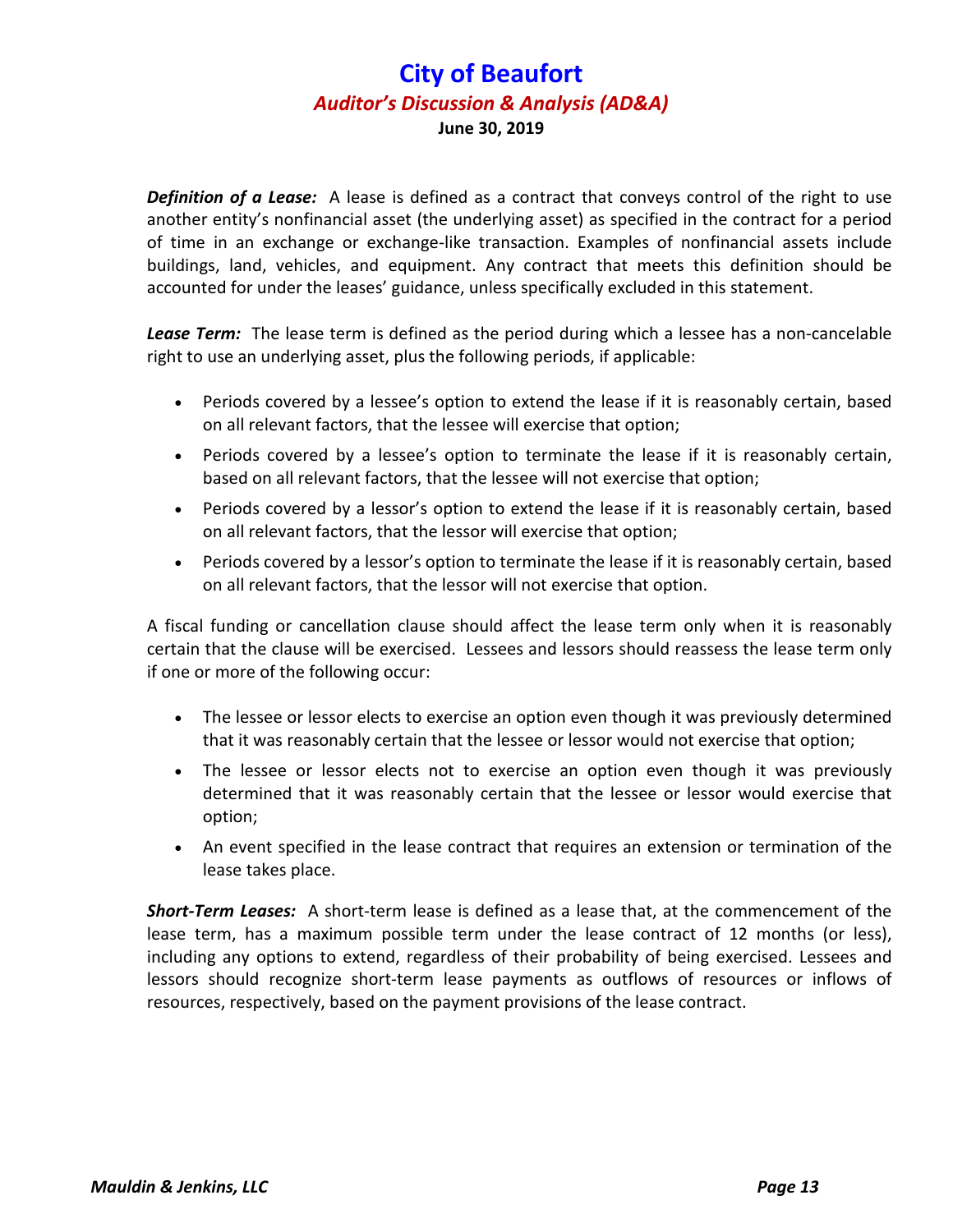*Lessee Accounting:* A *lessee* should recognize a lease liability and a lease asset at the commencement of the lease term, unless the lease is a short-term lease or it transfers ownership of the underlying asset. The lease liability should be measured at the present value of payments expected to be made during the lease term (less any lease incentives). The lease asset should be measured at the amount of the initial measurement of the lease liability, plus any payments made to the lessor at or before the commencement of the lease term and certain direct costs.

A *lessee* should reduce the lease liability as payments are made and recognize an outflow of resources (for example, expense) for interest on the liability. The lessee should amortize the lease asset in a systematic and rational manner over the shorter of the lease term or the useful life of the underlying asset. The notes to financial statements should include a description of leasing arrangements, the amount of lease assets recognized, and a schedule of future lease payments to be made.

*Lessor Accounting:* A *lessor* should recognize a lease receivable and a deferred inflow of resources at the commencement of the lease term, with certain exceptions for leases of assets held as investments, certain regulated leases, short-term leases, and leases that transfer ownership of the underlying asset. A lessor should not derecognize the asset underlying the lease. The lease receivable should be measured at the present value of lease payments expected to be received during the lease term. The deferred inflow of resources should be measured at the value of the lease receivable plus any payments received at or before the commencement of the lease term that relate to future periods.

A lessor should recognize interest revenue on the lease receivable and an inflow of resources (for example, revenue) from the deferred inflows of resources in a systematic and rational manner over the term of the lease. The notes to financial statements should include a description of leasing arrangements and the total amount of inflows of resources recognized from leases.

**Contracts with Multiple Components and Contract Combinations:** Generally, a government should account for the lease and non-lease components of a lease as separate contracts. If a lease involves multiple underlying assets, lessees and lessors in certain cases should account for each underlying asset as a separate lease contract. To allocate the contract price to different components, lessees and lessors should use contract prices for individual components as long as they do not appear to be unreasonable based on professional judgment, or use professional judgment to determine their best estimate if there are no stated prices or if stated prices appear to be unreasonable. If determining a best estimate is not practicable, multiple components in a lease contract should be accounted for as a single lease unit. Contracts that are entered into at or near the same time with the same counterparty and that meet certain criteria should be considered part of the same lease contract and should be evaluated in accordance with the guidance for contracts with multiple components.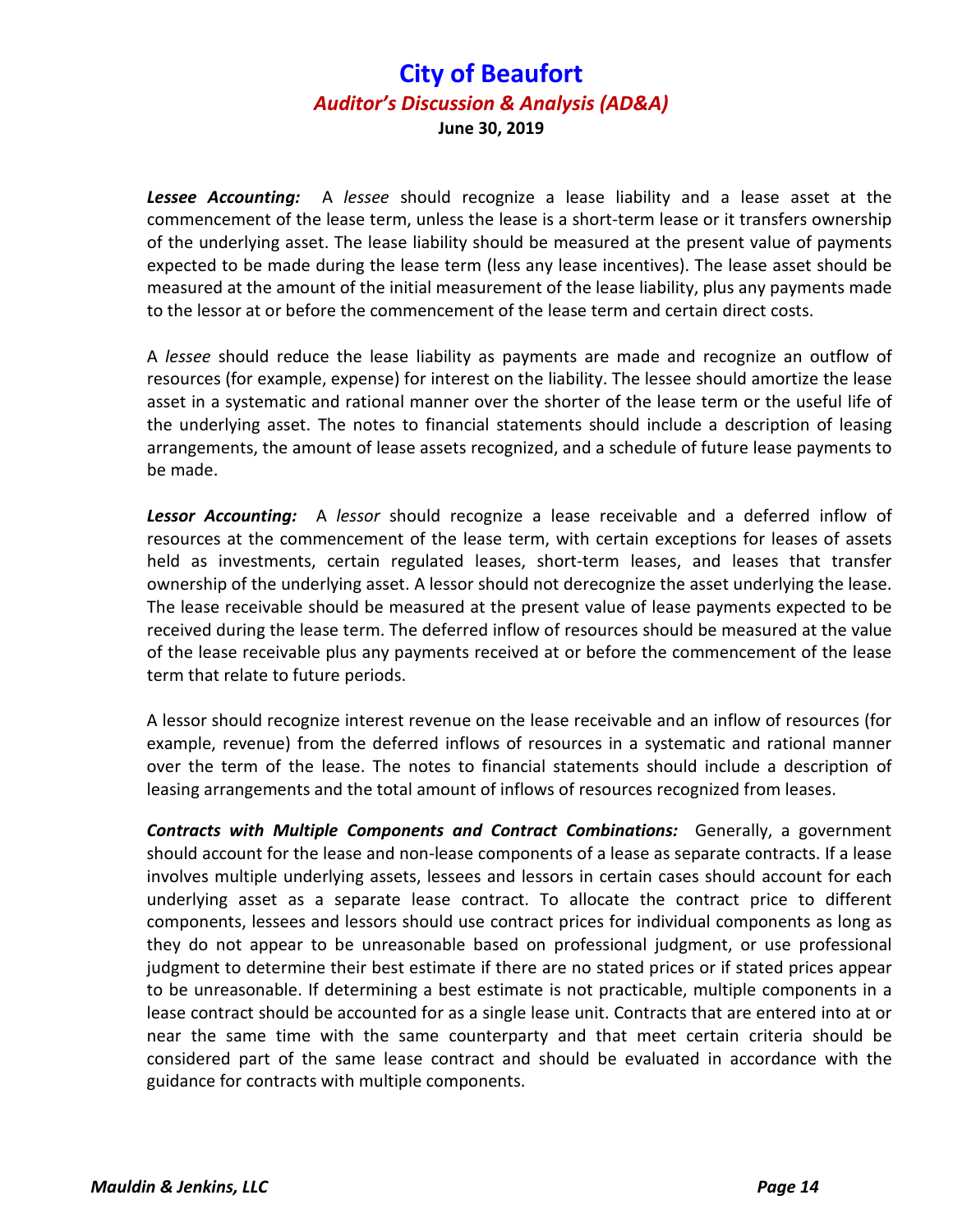*Lease Modifications and Terminations:* An *amendment* to a lease contract should be considered a lease modification, unless the lessee's right to use the underlying asset decreases, in which case it would be a partial or full lease termination. A lease termination should be accounted for by reducing the carrying values of the lease liability and lease asset by a lessee, or the lease receivable and deferred inflows of resources by the lessor, with any difference being recognized as a gain or loss. A lease modification that does not qualify as a separate lease should be accounted for by re-measuring the lease liability and adjusting the related lease asset by a lessee and re-measuring the lease receivable and adjusting the related deferred inflows of resources by a lessor.

*Subleases and Leaseback Transactions:* Subleases should be treated as transactions separate from the original lease. The original lessee that becomes the lessor in a sublease should account for the original lease and the sublease as separate transactions, as a lessee and lessor, respectively.

A transaction qualifies for sale-leaseback accounting only if it includes a sale. Otherwise, it is a borrowing. The sale and lease portions of a transaction should be accounted for as separate sale and lease transactions, except that any difference between the carrying value of the capital asset that was sold and the net proceeds from the sale should be reported as a deferred inflow of resources or a deferred outflow of resources and recognized over the term of the lease.

A lease-leaseback transaction should be accounted for as a net transaction. The gross amounts of each portion of the transaction should be disclosed.

**c) Statement 88,** *Certain Disclosures Related to Debt, Including Direct Borrowings and Direct Placements* was issued in March 2018 and is effective for reporting periods beginning after June 15, 2018. This standard defines debt for disclosure purposes and adds disclosures related to debt (it does not reduce any previously required disclosures).

Under Statement 88, debt for disclosure purposes is defined as a liability that arises from a contractual obligation to pay cash (or other assets) in one or more payments to settle an amount that is fixed at the date the contractual obligation is established. This would include, but is not limited to:

- Direct Borrowings: Entering into a loan agreement with a lender.
- Direct Placements: Issuing a debt security directly to an investor.

This excludes leases (except for contracts reported as a financed purchase) and accounts payable.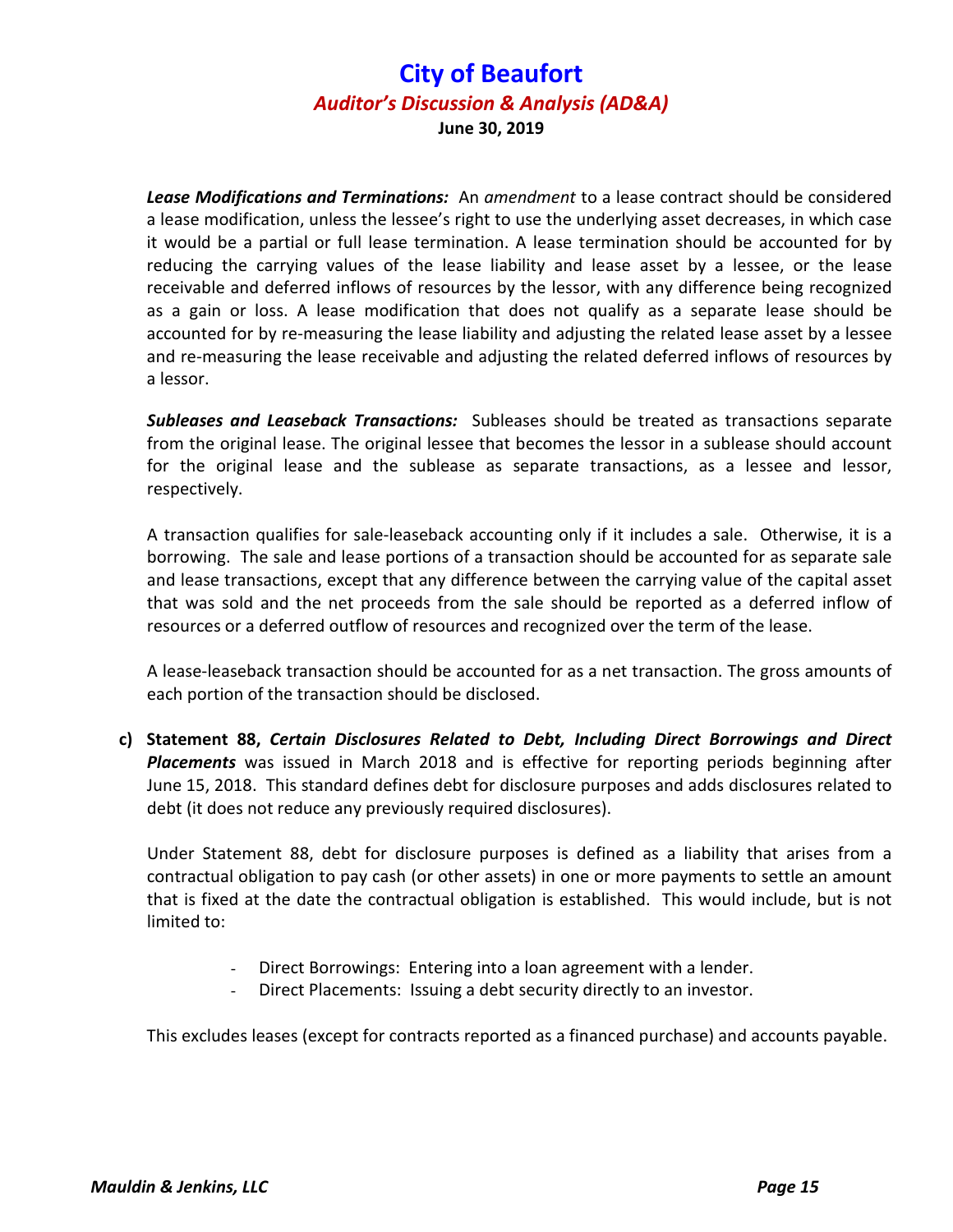In addition to other disclosures related to debt, the notes to the financial statements should include:

- The amount of any unused lines of credit.
- Assets pledged as collateral for debt.
- Terms specified in the debt agreement related to significant:
	- Events of default with finance-related consequences
	- Termination events with finance-related consequences
	- Subjective acceleration clauses
- Debt disclosures should separate information regarding direct borrowings and direct placements from other debt.
- **d) Statement 89,** *Accounting for Interest Cost Incurred Before the End of a Construction Period* was issued in June 2018 and is effective for reporting periods beginning after December 15, 2019. This standard eliminates the requirement/ability to capitalize construction period interest costs as part of the cost of a capital asset in enterprise funds. This standard should be applied prospectively.
- **e) Statement No. 90,** *Major Equity Interests* was issued in August 2018 and is effective for the first reporting period beginning after December 15, 2018 (meaning June 30, 2020). Under this standard, an equity interest is: a) a financial interest in a legally separate organization by the ownership shares of the organization's stock; or b) by otherwise having an explicit, measurable right to the net resources of the organization that is usually based on an investment of financial or capital resources by a government. An equity interest is explicit and measurable if: a) the government has a present or future claim to the net resources of the entity, and b) the method for measuring the government's share of the entity's net resources is determinable.

If the interest is deemed to be an investment under GASB No. 72, paragraph 64, then the interest should be reported as an investment and measured using the equity method. If the interest is held by a special-purpose government engaged in fiduciary activities, a fiduciary fund, or an endowment or permanent fund, then the amount should be measured at fair value. If interest is 100% of entity, then it is a component unit. We do not expect this new standard to have a significant effect on the City.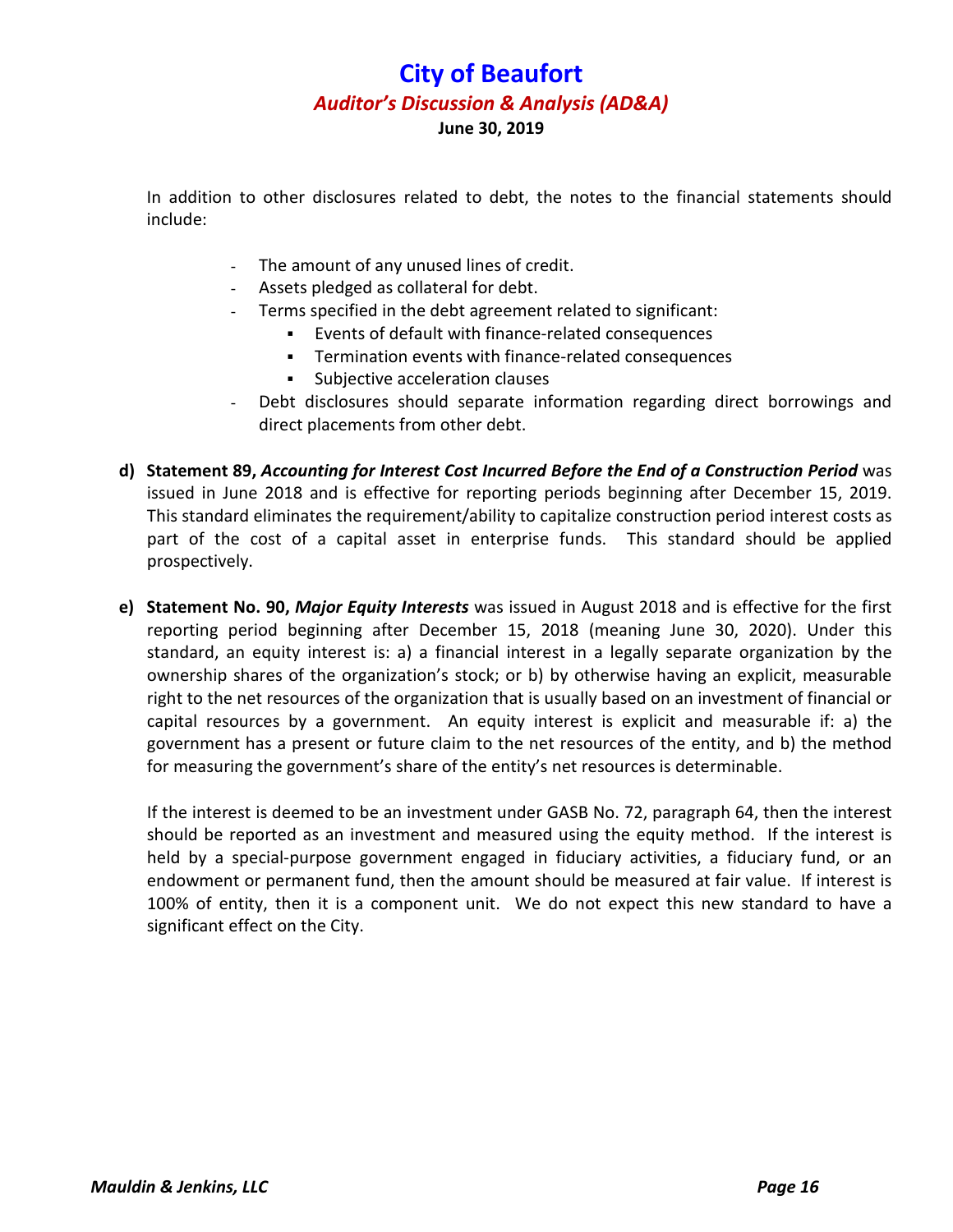**f) Statement No. 91,** *Conduit Debt Obligations* was issued in May 2019 and is effective for the first reporting period beginning after December 15, 2020, meaning June 30, 2022.

The primary objectives of this statement are to provide a single method of reporting conduit debt obligations by issuers and eliminate diversity in practice associated with: 1) commitments extended by issuers, 2) arrangements associated with conduit debt obligations, and 3) related note disclosures. This statement achieves those objectives by clarifying the existing definition of a conduit debt obligation; establishing that a conduit debt obligation is not a liability of the issuer; establishing standards for accounting and financial reporting of additional commitments and voluntary commitments extended by issuers and arrangements associated with conduit debt obligations; and improving required note disclosures.

A conduit debt obligation is defined as a debt instrument meeting **all** of the following characteristics:

- There are at least three parties involved: 1) an issuer, 2) a third-party obligor, and 3) a debt holder (or a debt trustee);
- The issuer and the third-party obligor are not within the same financial reporting entity;
- The debt obligation is not a parity bond of the issuer, nor is it cross-collateralized with other debt of the issuer;
- The third-party obligor (or its agent), not the issuer, ultimately receives the proceeds from the debt issuance;
- The third-party obligor, not the issuer, is primarily obligated for the payment of all amounts associated with the debt obligation (debt service payments).

All conduit debt obligations involve the issuer making a limited commitment. Some issuers extend additional commitments or voluntary commitments to support debt service in the event the third party is, or will be, unable to do so.

An issuer should not recognize a conduit debt obligation as a liability. However, an issuer should recognize a liability associated with an additional commitment or a voluntary commitment to support debt service if certain recognition criteria are met. As long as a conduit debt obligation is outstanding, an issuer that has made an additional commitment should evaluate at least annually whether those criteria are met. An issuer that has made only a limited commitment should evaluate whether those criteria are met when an event occurs that causes the issuer to reevaluate its willingness or ability to support the obligor's debt service through a voluntary commitment.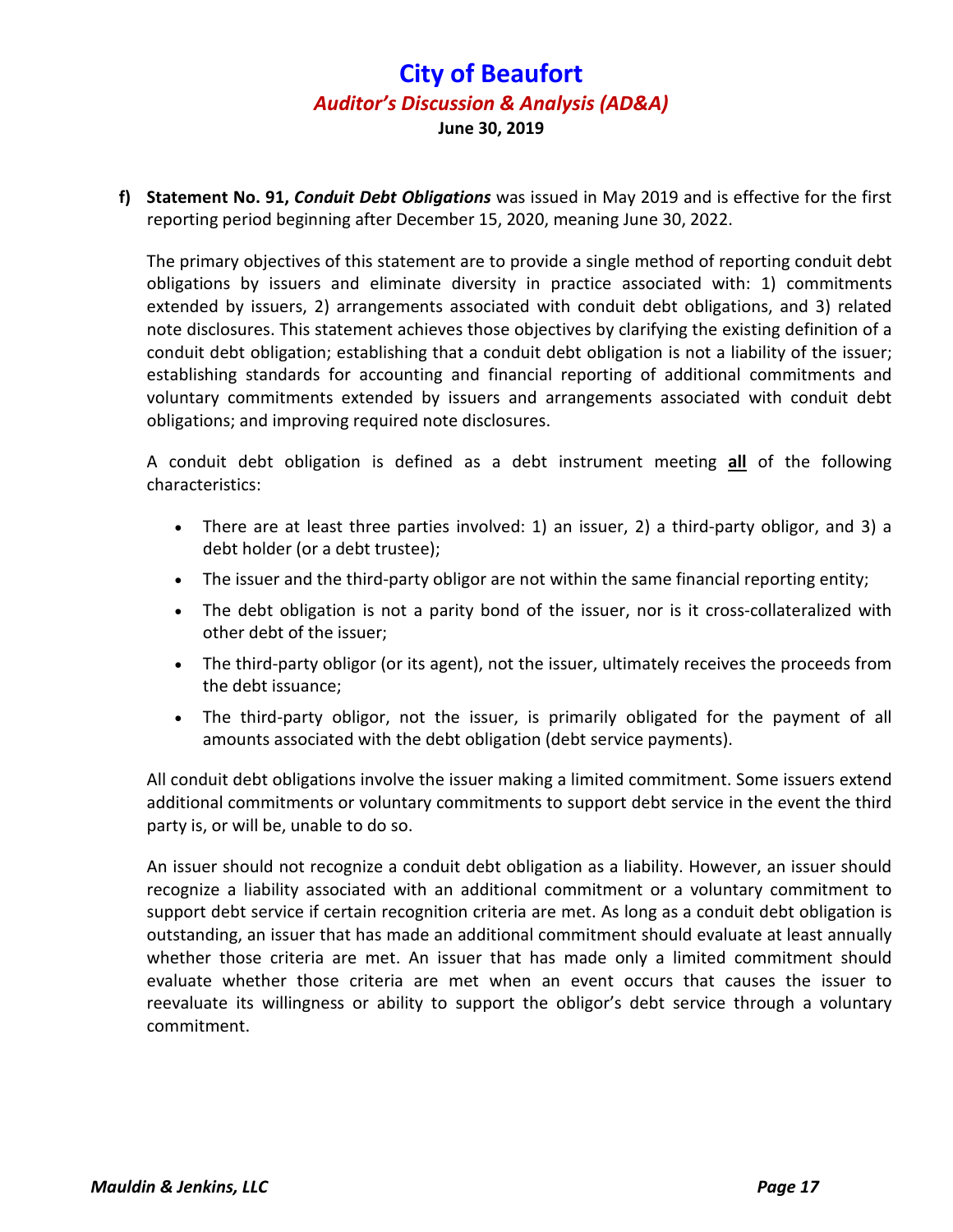This statement also addresses arrangements—often characterized as leases—that are associated with conduit debt obligations. In those arrangements, capital assets are constructed or acquired with the proceeds of a conduit debt obligation and used by third-party obligors in the course of their activities. Payments from third-party obligors are intended to cover and coincide with debt service payments. During those arrangements, issuers retain the titles to the capital assets. Those titles may or may not pass to the obligors at the end of the arrangements.

Issuers should not report those arrangements as leases, nor should they recognize a liability for the related conduit debt obligations or a receivable for the payments related to those arrangements. In addition, the following provisions apply:

- If the title passes to the third-party obligor at the end of the arrangement, an issuer should **not** recognize a capital asset.
- If the title does not pass to the third-party obligor and the third party has exclusive use of the entire capital asset during the arrangement, the issuer should **not** recognize a capital asset until the arrangement ends.
- If the title does not pass to the third-party obligor and the third party has exclusive use of only portions of the capital asset during the arrangement, the issuer should recognize the entire capital asset and a deferred inflow of resources at the inception of the arrangement. The deferred inflow of resources should be reduced, and an inflow recognized, in a systematic and rational manner over the term of the arrangement.

This statement requires issuers to disclose general information about their conduit debt obligations, organized by type of commitment, including the aggregate outstanding principal amount of the issuers' conduit debt obligations and a description of each type of commitment. Issuers that recognize liabilities related to supporting the debt service of conduit debt obligations also should disclose information about the amount recognized and how the liabilities changed during the reporting period.

- **g) Other Pending or Current GASB Projects.** As noted by the numerous pronouncements issued by GASB over the past decade, the GASB continues to research various projects of interest to governmental units. Subjects of note include:
	- **Re-Examination of the Financial Reporting Model.** GASB has added this project to its technical agenda to make improvements to the existing financial reporting model (established via GASB 34). Improvements are meant to enhance the effectiveness of the model in providing information for decision-making and assessing a government's accountability. GASB anticipates issuing an initial due process document on this project by the end of 2018 with a final standard expected in early 2022.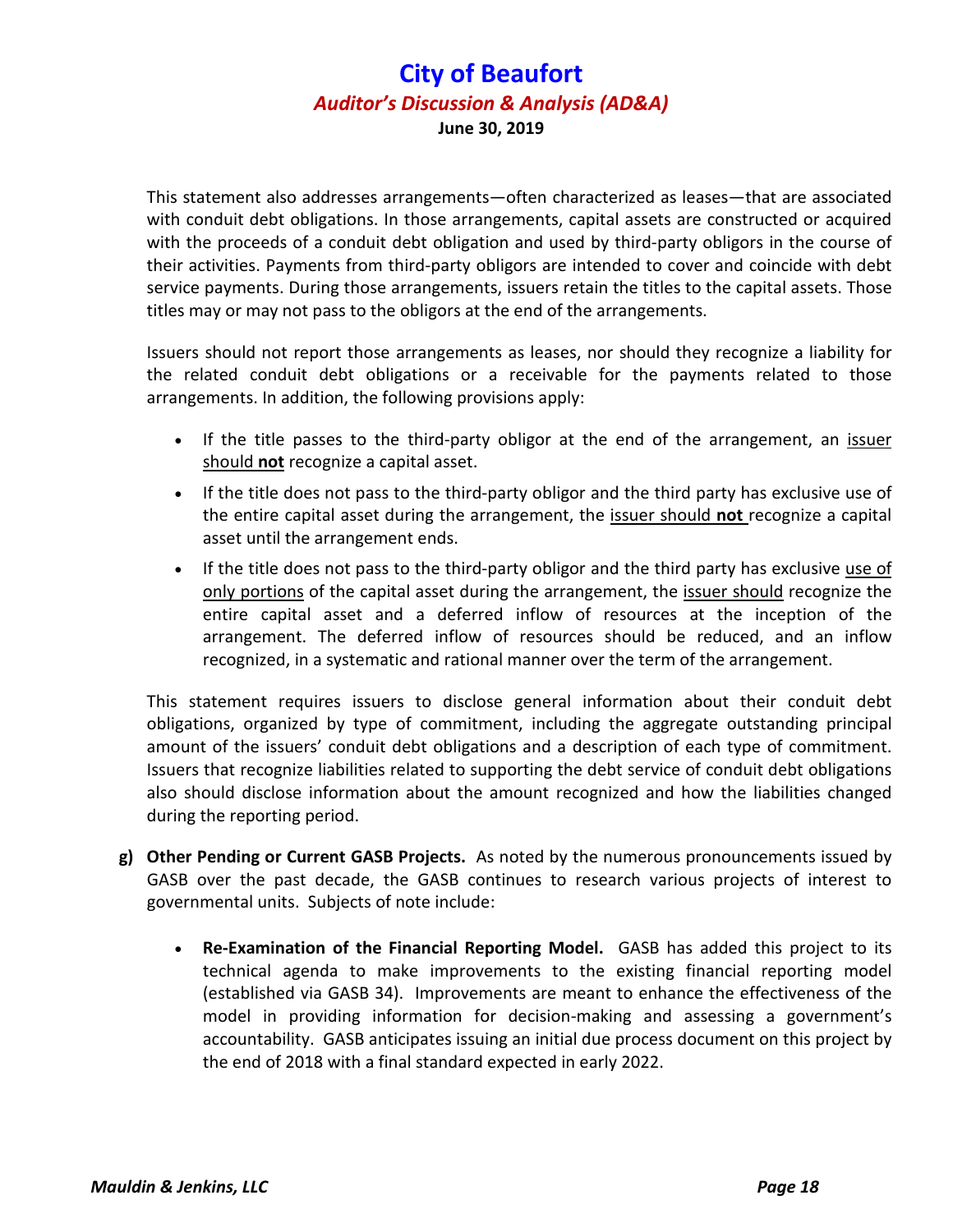- **Conceptual Framework** is a constant matter being looked at by GASB. Current measurement focus statements (for governmental funds) to change to near-term financial resources measurement. May dictate a period (such as 60 days) for revenue and expenditure recognition. May expense things such as supplies and prepaid assets at acquisition. Will look into which balances (at all statement levels) are measured at acquisition and which need to be re-measured at year-end. Final standard is expected in 2021.
- **Revenue and Expense Recognition** is another long-term project where the GASB is working to develop a comprehensive application model for recognition of revenues and expenses from non-exchange, exchange, and exchange-like transactions. The final standard is expected in 2023.

## **FREE QUARTERLY CONTINUING EDUCATION AND NEWSLETTERS FOR GOVERNMENTAL CLIENTS**

**Free Continuing Education.** We provide free continuing education (quarterly is the goal and objective) for all of our governmental clients. Each quarter we pick a couple of significant topics tailored to be of interest to governmental entities. In an effort to accommodate our entire governmental client base, we offer the sessions several times per quarter at a variety of client provided locations resulting in greater networking among our governmental clients. We normally see approximately 100 people per quarter. We obtain the input and services of experienced outside speakers along with providing the instruction utilizing our in-house professionals. We hope City staff and officials have been able to participate in this opportunity, and that it has been beneficial to you.

*"I've been a CPA for 32 years. Today's CPE class by Mauldin & Jenkins has been the best of my career". Terry Nall, CPA, City of Dunwoody (GA) Council Member*

*"They are always on top of new accounting pronouncements and provide training well before implementation deadlines. This is a very valuable resource for our organization". Laurie Puckett, CPA, CPFO, Gwinnett County (GA), Accounting Director*



Examples of subjects addressed in past quarters include:

- Accounting for Debt Issuances
- American Recovery & Reinvestment Act (ARRA) Updates
- Best Budgeting Practices, Policies and Processes
- Budget Preparation
- CAFR Preparation (several times including a two (2) day hands-on course)
- Capital Asset Accounting Processes and Controls
- Closing Out and Audit Preparation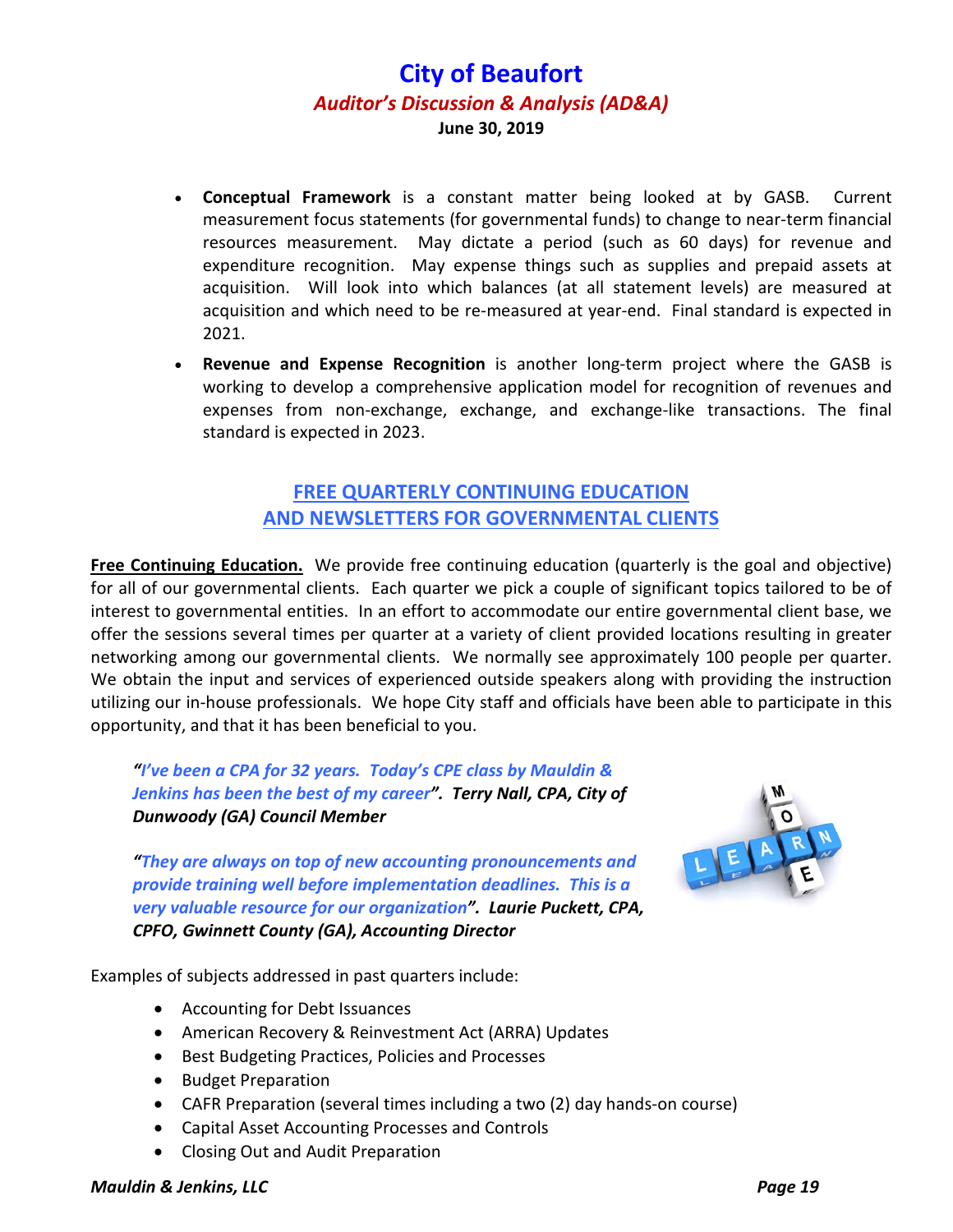- Collateralization of Deposits and Investments
- Evaluating Financial and Non-Financial Health of a Local Government
- GASB No. 51, Intangible Assets
- GASB No. 54, Governmental Fund Balance (subject addressed twice)
- GASB No. 60, Service Concession Arrangements (webcast)
- GASB No. 61, the Financial Reporting Entity (webcast)
- GASB No.'s 63 & 65, Deferred Inflows and Outflows (webcast)
- GASB No.'s 67 & 68, New Pension Standards (presented several occasions)
- GASB No. 72, Fair Value Measurement and Application
- GASB No. 74 & 75, New OPEB Standards
- GASB No. 77, Tax Abatement Disclosures
- GASB No. 87, Leases
- GASB Updates (ongoing and several sessions)
- Grant Accounting Processes and Controls
- Information Technology (IT) Risk Management
- Internal Controls Over Accounts Payable, Payroll and Cash Disbursements
- Internal Controls Over Receivables & the Revenue Cycle
- Internal Revenue Service (IRS) Compliance Issues, Primarily Payroll Matters
- Legal Considerations for Debt Issuances & Disclosure Requirements
- Policies and Procedures Manuals
- Presenting Financial Information to Non-Financial People
- Segregation of Duties
- Single Audits for Auditees
- SPLOST Accounting, Reporting & Compliance
- Uniform Grant Reporting Requirements and the New Single Audit



**Governmental Newsletters.** We periodically produce newsletters tailored to meet the needs of governments. The newsletters have addressed a variety of subjects and are intended to be timely in their subject matter. The newsletters are authored by Mauldin & Jenkins partners and managers, and are not purchased from an outside agency. The newsletters are intended to keep you informed of current developments in the government

finance environment.

In the past several years, the following topics have been addressed in our monthly newsletters:

- Are Your Government's Funds Secure?
- Capitalization of Interest
- Changes in FDIC Deposit Insurance Coverage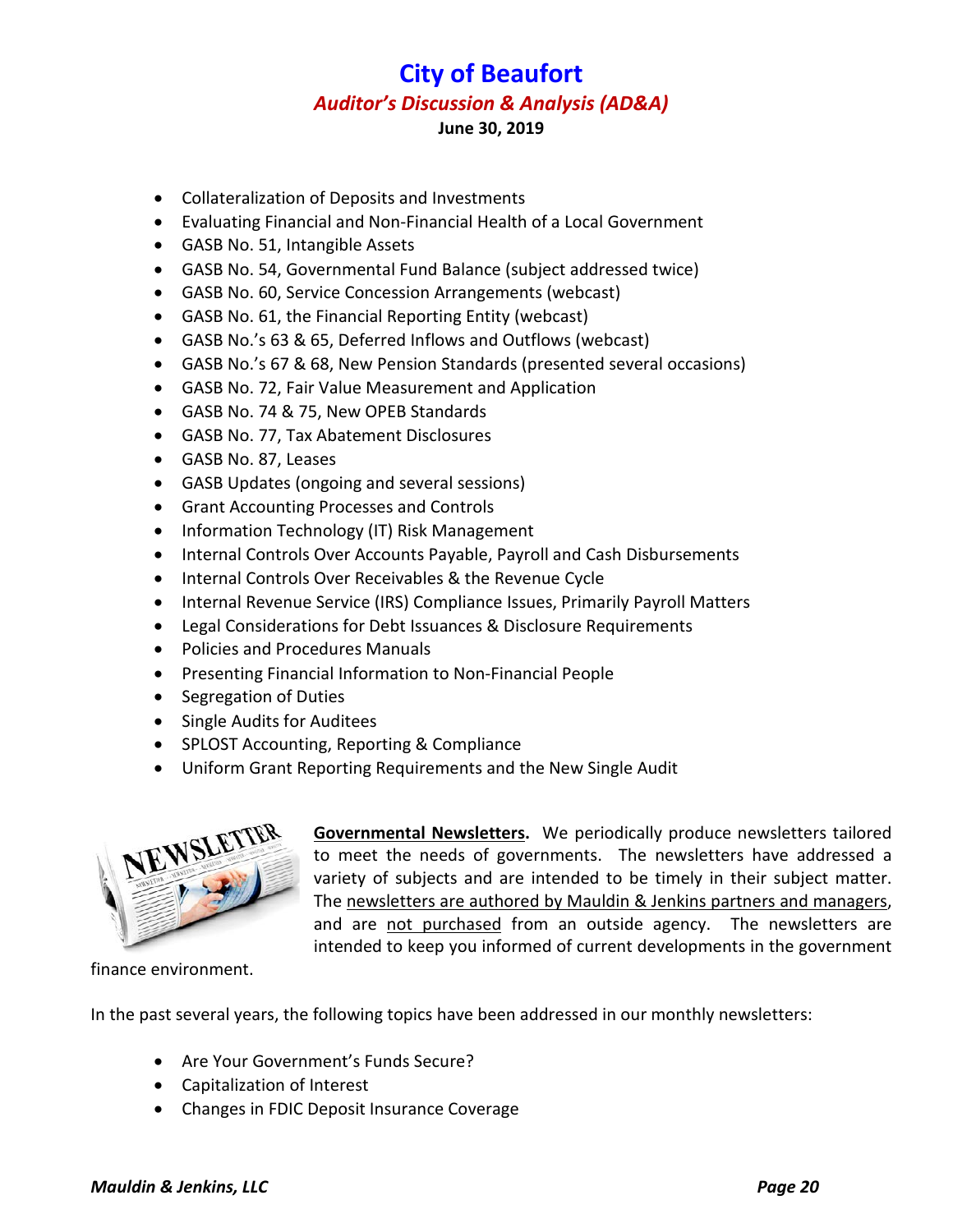- Changes on the Horizon for OMB Circular A-133
- Cybersecurity Awareness
- Deposit Collateralization
- Employee vs Independent Contractor
- Escheat Laws on Unclaimed Property
- Federal Funding and Accountability Transparency Act
- Forensic Audit or Financial Audit?
- Form PT 440
- GASB Invitation to Comment the New Financial Reporting Model
- GASB No. 54, Governmental Fund Balance
- GASB No. 54, Governmental Fund Balance Note Disclosure Requirements
- GASB No. 60, Service Concession Arrangements
- GASB No. 67, New Pension Standard
- GASB No.'s 63 & 65, Deferred Inflows & Outflows
- GASB No. 68 Allocations
- GASB No. 72, Fair Value, It is Not Totally About Disclosure
- GASB No.'s 74 & 75, Other Post-Employment Benefits (OPEB)
- GASB No. 77, Abatements Go Viral with GASB 77
- GASB No. 87, Leases
- GASB No. 89, Accounting for Interest Cost Incurred Before the End of Construction
- IRS Delays Implementation of 3% Withholding on Payments for Goods and Services
- OMB A-133 Compliance Supplements
- OMB Revisions to A-133
- OPEB, What You Need to Know
- Public Funds and Secure Deposit Program
- Re-Examination of the GASB 34 Reporting Model
- Rotating or Not Rotating Auditors
- Property Tax Assessments
- Refunding Debt
- Sales & Use Taxes on Retail Sales of Jet Fuel
- Sales Tax Collections and Remittances by the State
- SAS Clarity Standards and Group Audits
- Single Audit, including Uniform Guidance (several)
- Social Security Administration (SSA) Incentive Payments
- Special Purpose Local Option Sales Taxes (SPLOST) Expenditures
- Supplemental Social Security for Inmates
- The New Tax Cuts and Jobs Act Impact on Bond Refunding
- The Return of the Component Unit GASB 61
- Uniform Guidance & New Procurement Requirements
- What's Happening with Property Tax Assessments